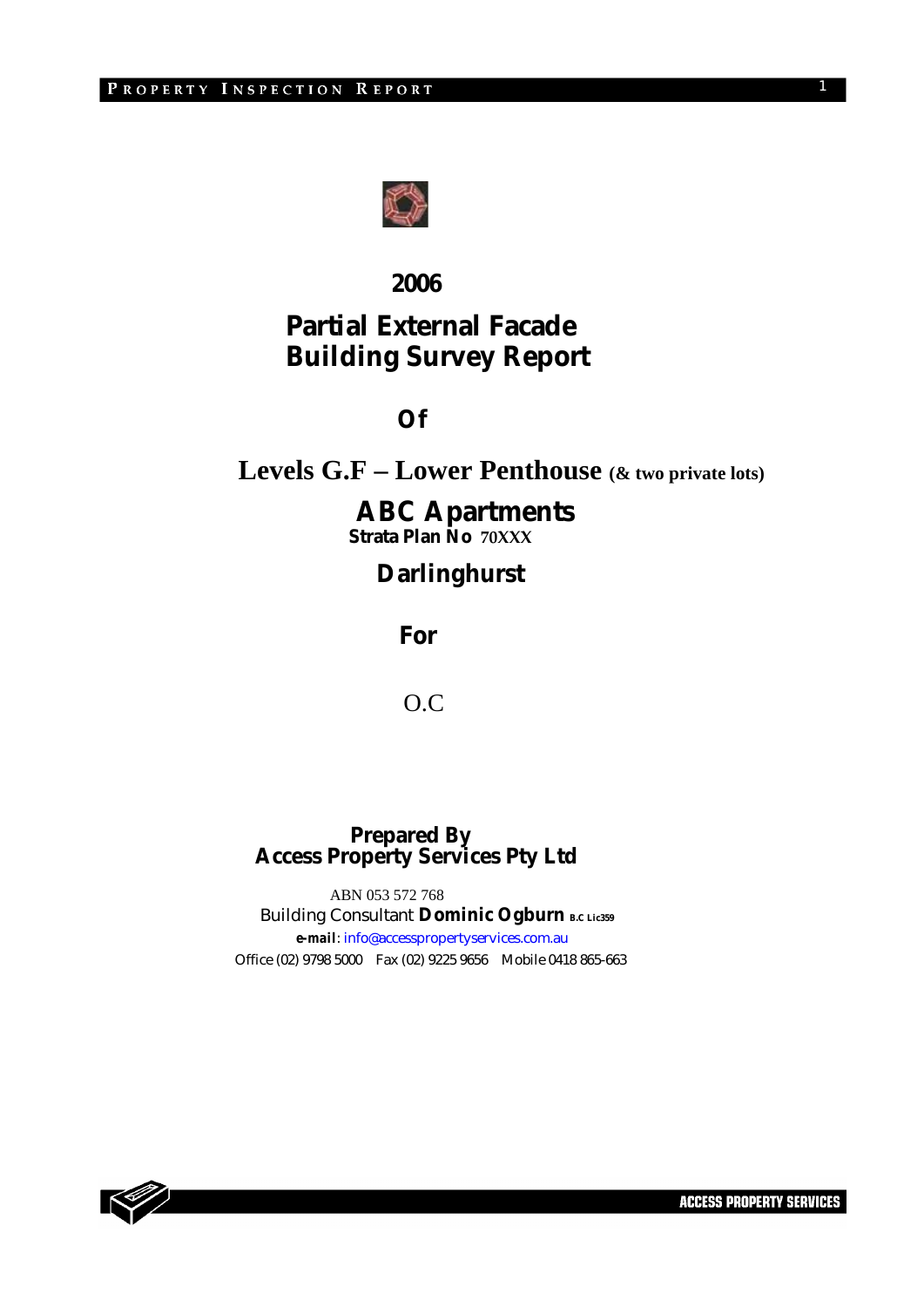## PROPERTY INSPECTION REPORT  **REPORT INDEX**

| <b>Table Of Contents:</b>                                                                                                               | Page No |
|-----------------------------------------------------------------------------------------------------------------------------------------|---------|
|                                                                                                                                         |         |
|                                                                                                                                         |         |
|                                                                                                                                         |         |
|                                                                                                                                         |         |
|                                                                                                                                         |         |
|                                                                                                                                         |         |
|                                                                                                                                         |         |
|                                                                                                                                         |         |
|                                                                                                                                         |         |
| <b>Annexure 1: APS part March 2004 Common Area Defects report</b><br>Annexure 2: Marchese+ Partners Architect P/L architectural details |         |
| Annexure 3; APS Suggested W/P Details @ Typical Balcony Balustrade & F.C Columns                                                        |         |
| Annexure 4; Mel Roeder consulting Exterior Coatings report dated 7.6.05 on behalf of builder                                            |         |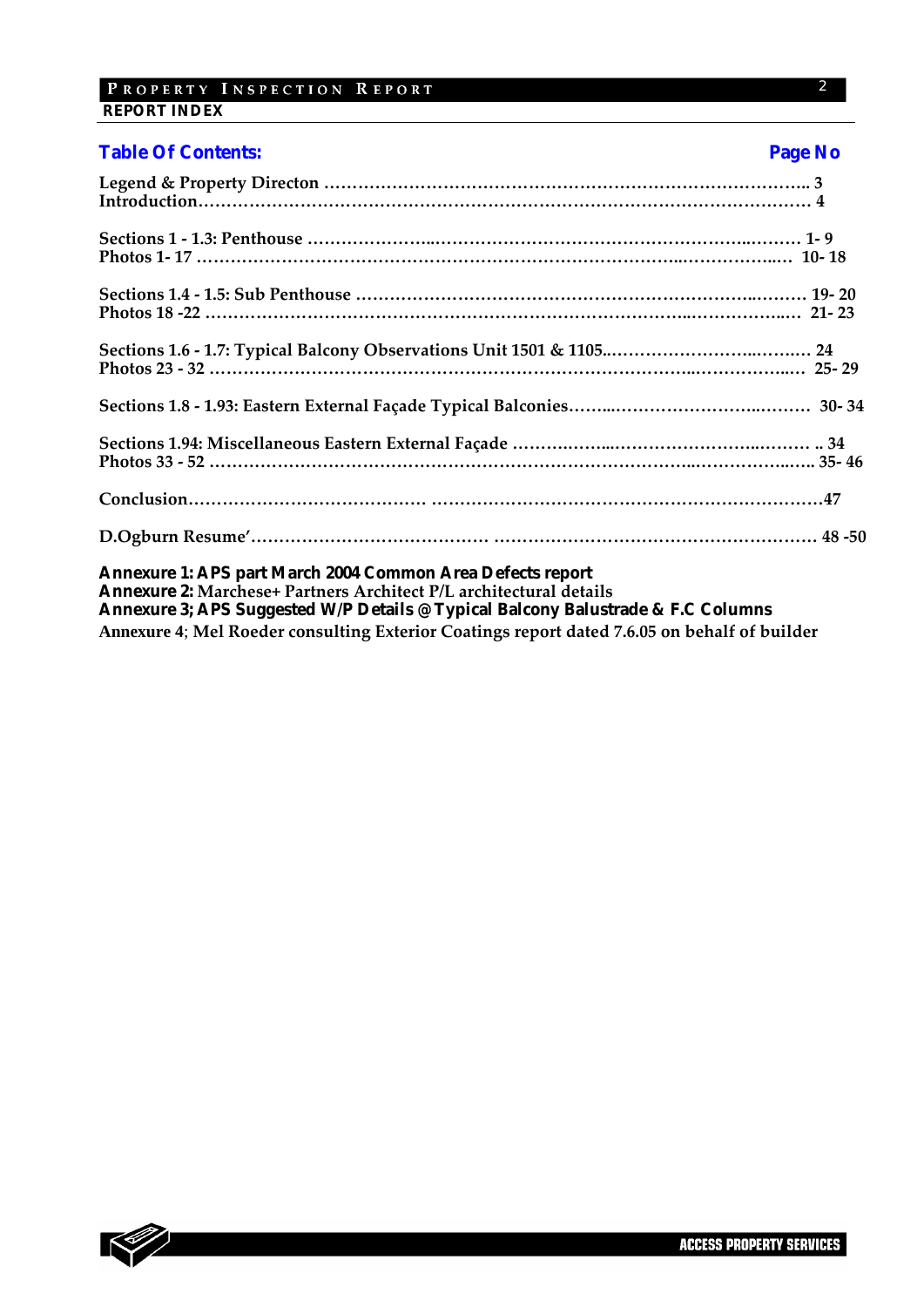## PROPERTY INSPECTION REPORT **LEGEND**

**Poor** = Inferior and in most cases requires significant repair / replacement. Fair = Moderately good and in most cases either minor or smaller repairs will suffice **Good** = Most advantageous, dose not require further work.

The **weather** just prior to and/ or during our inspections was;

 $\Box$  Dry Sunny  $\Box$  Light Showers  $\Box$  Raining

## **PROPERTY DIRECTION**

#### **The Front St frontage of the property faces:**



## **ABBREVIATIONS/ EXPLANATIONS LEGEND**

| A.C.          | $=$ Asbestos Cement                        | H/wd           | $=$ Hardwood                                                |
|---------------|--------------------------------------------|----------------|-------------------------------------------------------------|
| A/C           | $=$ Air Conditioner                        | H.W.S.         | $=$ Hot Water Service                                       |
| AL            | $=$ Aluminium                              | L.H.S.         | = Left Hand Side                                            |
| <b>Br/Wk</b>  | $=$ Brickwork                              | L.m.           | = Linear Metre                                              |
| $Co-ax$       | $=$ Coaxial Cable                          | M.D.F.         | = Medium Density Fibreboard                                 |
| <b>BCA</b>    | = Building Code Of Australia               | M.C.           | $=$ moisture content (expressed as %)                       |
| <b>C.I.</b>   | $=$ Cast Iron                              | M              | $=$ Metre                                                   |
| C/W           | $=$ Cold Water                             | m <sup>2</sup> | $=$ Square Metre                                            |
| D/P           | $=$ Down Pipe                              | mm             | $=$ Millimetre                                              |
| <b>D.P.C.</b> | = Damp Proof Course                        | P/Brd          | = Plaster Board                                             |
| D/W           | $=$ Dishwasher                             | Perps          | $=$ Perpends                                                |
| E.L.C.B.      | = Earth Leakage Circuit Breaker            | R.C.D.         | = Residual Current Device                                   |
| F.C.          | $=$ Fibre Cement                           |                |                                                             |
| <b>FIB</b>    | $=$ Fire Indicator Board                   |                | <b>R.H.S.</b> = Right Hand Side $or$ Rolled Hollow Section. |
| F.R.L         | = Fire Resistance Level                    |                |                                                             |
| F.F.L.        | = Finished Floor Level / Line              | <b>S.C.</b>    | $=$ Solid Core                                              |
| F.R.          | $=$ Fire Rated/Resistance                  | <b>S.H.S.</b>  | = Square Hollow Section                                     |
| F.W.          | $=$ Floor Waste                            | S.t.           | = steel trowel                                              |
| G.I.          | $=$ Galvanised Iron                        | S/W            | $=$ Stormwater                                              |
| G.P.O.        | = General Purpose Outlet                   | W/M            | = Washing Machine                                           |
| G.F.          | $=$ Ground Floor. $(L.G.F) =$ Lower Ground | W/P            | $= Waterproof$                                              |
| H.C.          | $=$ Hollow Core                            | <b>P.V.C.</b>  | = Poly Vinyl Chloride                                       |
| H/W           | = Hot Water                                | <b>F.I.B.</b>  | = Fire Indicator Board                                      |

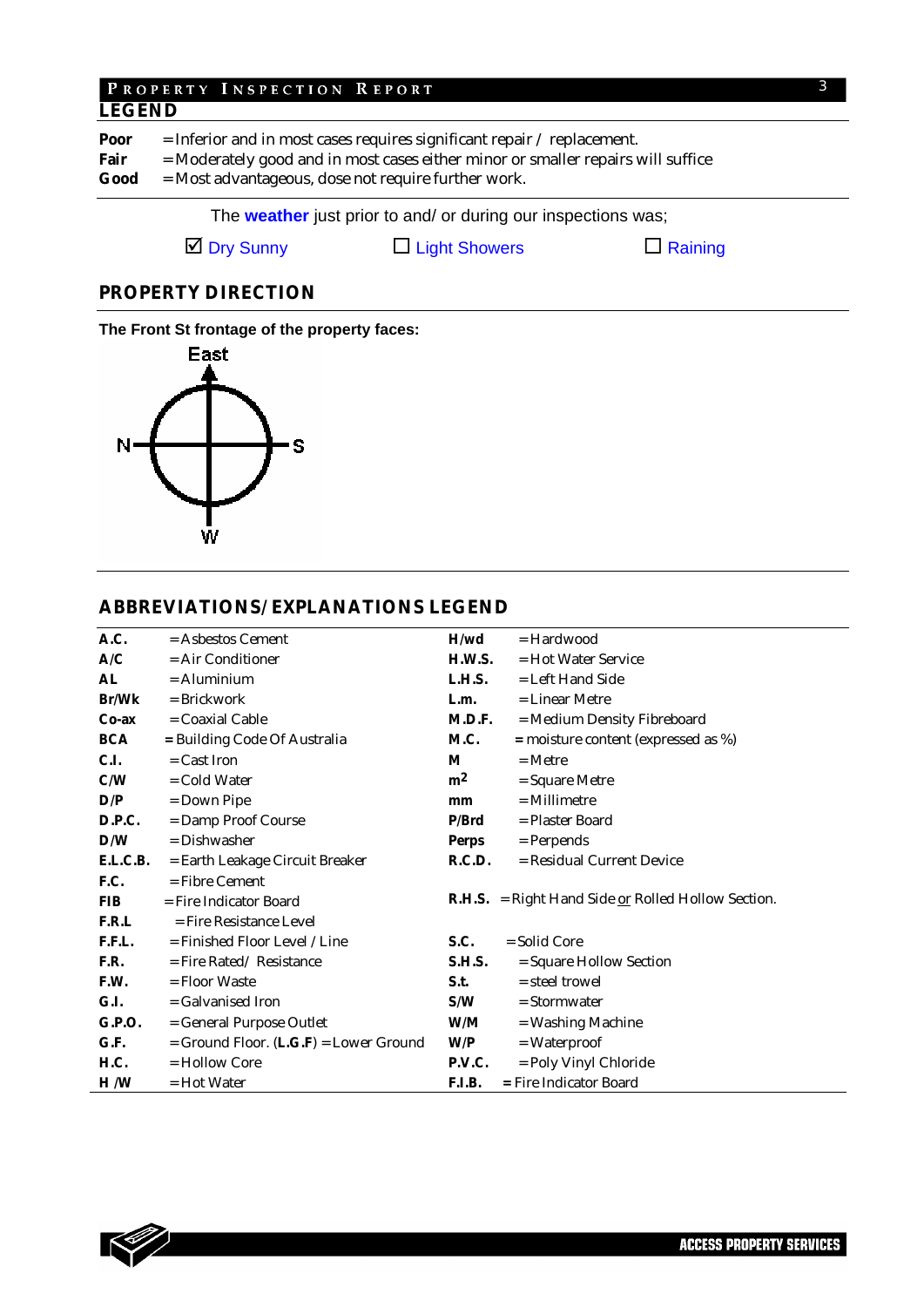#### **INTRODUCTION**

I have undertaken a partial building survey of an accessible building facade and some balconies, for the client *O.C*. My brief was to inspect and report on defective external paint – evidence of water penetration. I am not expert in the area of paint coatings however I have a sound understanding of waterproof membrane systems and am a current member of A.S 3740 – 2004 Internal Wet Area Waterproofing for Australian Standards.

I first inspected the external facades of the subject building (from ground level using field glasses) in March 2004 and reported on same for the Owners Corporation in a report dated March 2004. Having regard to the substantial defects I observed, on the building façades at that time and which included moisture penetration, I made strong recommendations to carry out further inspections using a swinging stage to more closely identify the extent and causes. I have included extracts from my March 2004 report as *Annexure 1* at the rear of this report.

As part of the execution of my brief for this report, I undertook two separate inspections and the weather was dry and sunny on both occasions. The first inspection was on *23.1.06* where I inspected the balconies of Units No1501 & 1105 and where two toughened glass balustrades had broken. On *3.2.06* I inspected both Penthouse lower level balconies and a central section of the eastern building façade (G.F – lower Penthouse Floor Level) from the builders swinging stage, with the builders formeman and a representative from remedial contractor Capps.

On both occasions I photographed many defects and have referenced these within this report.

This building inspection report complies with *AS 4349.1* (Inspection of buildings - residential) and is based on the inspection of accessible and visible structures only and does not include the condition of inaccessible or concealed areas of buildings, nor the existence of pests or asbestos.

No responsibility can be accepted for defects, which are latent or otherwise not reasonably detected on a visual inspection without interference with or removal of the structures, coverings or fittings of the building. I have not inspected woodwork on other parts of the structure which are covered, unexposed or inaccessible and I'm therefore unable to report that any such part of the structure is free from defects.

The vendor had previously advised me that the development was done as a 'design and construct' basis under an AS 4300 contract. The builder is BMC P/L.

In the preparation of this report I have read and/ or made reference to copies of the following documents;

- a) APS March 2004 Common Area Building Survey Report. (*Annexure 1*)
- b) Marchese+ Partners Architect P/L architectural detail *F. D 114B, 115* (Typical Balcony Detail L8‐ L14), **116** *A* (balustrade rebate detail)  $\&$  **117** *A* as provided by the vendor (*Annexure* 2)
- c) Mel Roeder consulting Exterior Coatings report dated7.6.05 completed for and on behalf of the builder (*Annexure 4*).
- d) James Hardie 01 HardiTex manual which was current in March 03 and emails from technical manager Mr. Jesper Jensen
- e) The various project waterproofing warranties as supplied to the Owners Corporation by the vendor.

The 7.6.05 exterior coating's inspection report, as prepared by Mel Roeder on behalf the builder, was a visual inspection conducted from street level only and the consultant does not confirm whether field glasses had been used. I have not been provided with a C.V. for Mel Roeder Consulting and as such I'm unable to comment on his expertise in this area. I made a 10.2.06 e-mail request of Mel Roeder Consulting to provide me with a copy of his C.V as part of the preparation of this report but had not been provided with same at the time of completion.

I attempted unsuccessfully on a number of occasions to discuss the noted defects with the project waterproofing applicator Poly Seal P/L prior to completing this report.



4

**ACCESS PROPERTY SERVICES**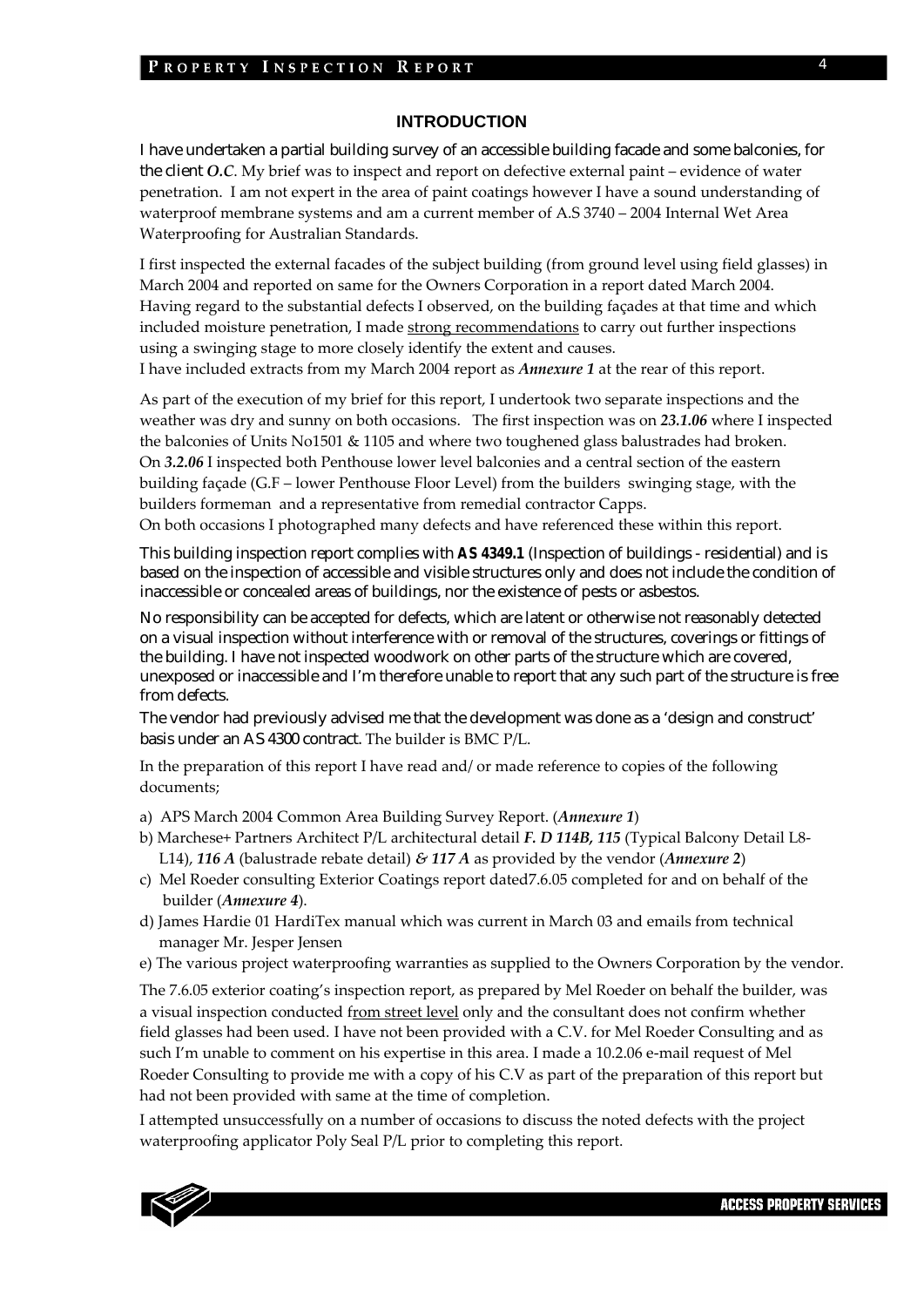## **Penthouse Balcony Observations**

#### **1.0 Comments:**

The client provided me access to the Penthouse unit on 23.1.06. I inspected both the eastern and western lower floor balconies of this unit in conjunction with O.C representative and builders foreman "Gary".

At the time of my inspection the builder was using the subject unit as a means to access a swinging stage that they had set up to gain access to the external building façade on both the East and West elevations.

I used visual inspection and a pin resistance type moisture meter as part of my inspection methodology. This unit is the uppermost unit and the balcony elements of same are of either masonry and/or concrete construction with no structures located above. In other words the balconies are open with no other influencing (for damp) structures above them.

The Mel Roeder Consulting Exterior Coatings report dated 7.6.05 (*Annexure 4*), states that the building facade has been coated with a high build acrylic paint system namely Dulux 'Arcashield' system.

The applied paint film is intended to act as a waterproof membrane and in my experience is typically warranted for a period of 10 years, however at the time of completing my March 2004 report the vendor/ builder had not provided the owners with a written warranty for same.

I was supplied with all waterproof membrane systems project warranties by the Owners Corporation. Having read these it would appear that the Penthouse roof, planter boxes and landscaped areas have been treated using 'Ardex' Shelterbit Mineral and Fibrepol 120 respectively ' and are warranted by a combined manufacturer (Ardex Building Products P/L) and applicator (Poly Seal) warranty, for a period of 10 years commencing 28.3.2003.

During my 3.2.06 inspection I inquired of the builder as to whether they had called the waterproof membrane applicator (Poly Seal) to site and inspect the present condition of the building and provide advice\input on same.

The builder advised me that Poly Seal had not been requested to inspect.

#### **1.2 West Lower Level Penthouse Balcony;**

#### **Ogburn Observations & Noted Defects**;

## Very significant evidence of *seeming moisture related paint film delamination in a variety of locations including;*

At the *external face of balcony concrete pergola beam* (of lower floor unit), which I had previously observed in my March 2004 report – *Refer Photo No1* (this report).

In my professional opinion, moisture entry has been occurring in this location for near on two years and such paint film delamination, in such a location, is most likely to have occurred due to the ingress of water behind the protective paint film (supposed to resist all moisture entry) possibly through the horizontal top beam edge, which may not have adequate falls and allows ponding to occur.

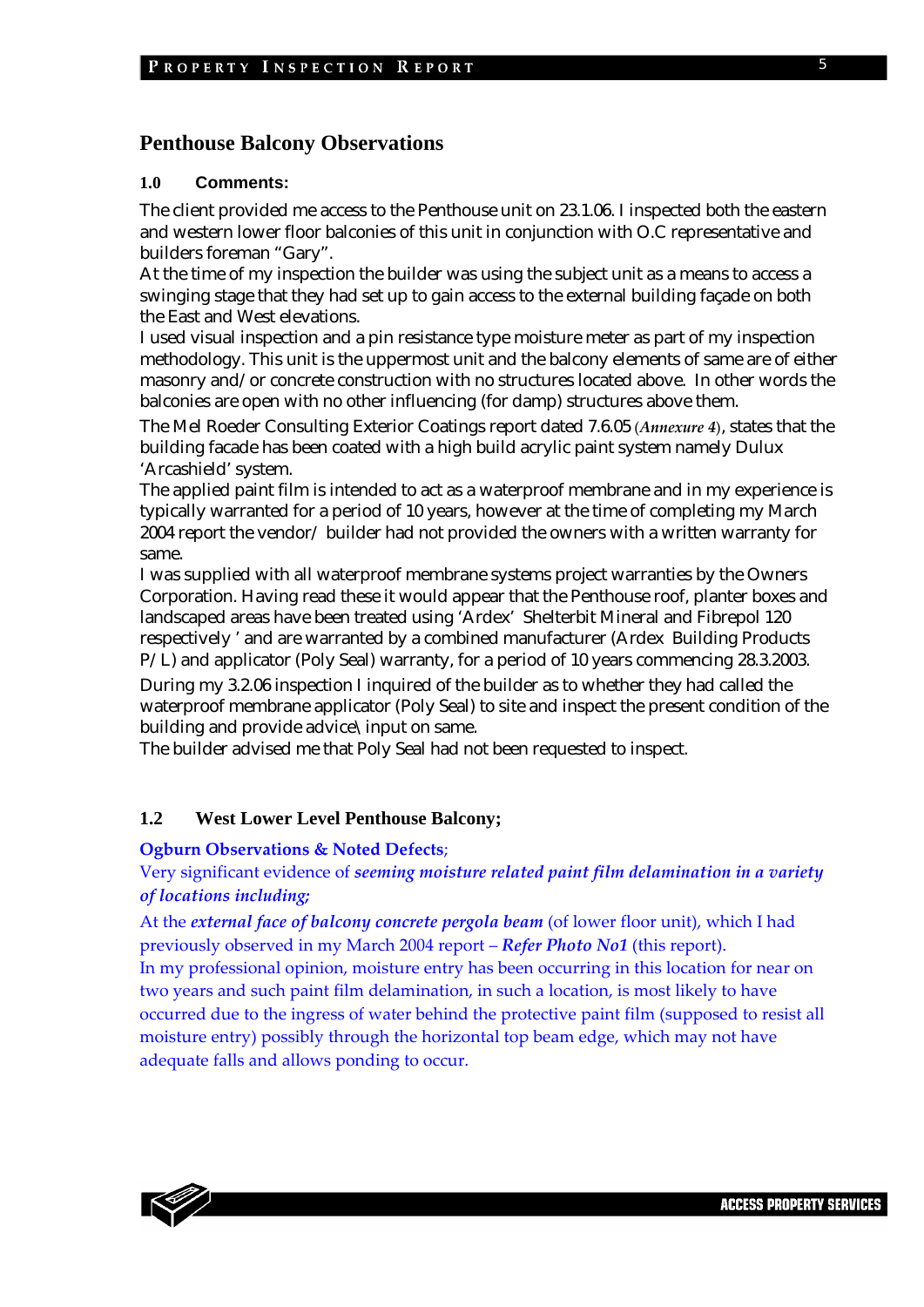#### PROPERTY INSPECTION REPORT

Severe moisture related *paint bubbling\ballooning of paint film* on some external faces of vertical columns – *Refer example Photo No2,* located beneath the pergola beam.

In my professional opinion such paint film bubbling is most likely to have occurred due to the ingress of water from above via falling damp, and having been trapped behind the paint film would lead to either very high or saturated moisture content of the substrate, currently making it unsuitable for paint re‐application.

Spot moisture meter testing revealed *saturated moisture content* in the lower sections of concrete balcony columns and the balcony hob upstand, in various locations – *Refer example Photos No3 & 4.*

In my professional opinion such high moisture gain is most likely to have occurred due to the ingress of water from above via falling damp and/or possibly due to differential movement cracking and having been trapped behind the paint film, this would lead to the saturated moisture content of the substrate, currently making it unsuitable for paint reapplication.

Moisture related *minor concrete spalling* at the pergola beam soffit – *Refer example Photo No5*.

In my professional opinion such minor spalling is most likely to have occurred due to the ingress of water from above and the presence of either reinforcement tie wire or a bar chair support legs near the soffit face of concrete pergola beam and also possibly due to the lack drip grooves on any of the pergola beams – *Refer example Photo No5*.

Evidence of *chalkiness* (powdery) between the concrete and delaminated paint film, which was most prevalent at bevelled concrete edges (but not limited to same) – *Refer example Photo No6*.

I note that Mel Roeders Consulting Exterior Coatings 7.6.05 report states "*it was evident some incorrect gypsum plaster had been used as attaching material*". This observation was made without laboratory testing. *Refer example Photo No7.*

I'm not a paint expert however in my professional opinion the presence of said *chalkiness* might have occurred due to the possible use of a porous gypsum based non‐exposure grade filler/ setting substance, applied to smoothen the formed up concrete, prior to the application of high build acrylic and I consider the formation of chalkiness and the paint film delamination to be predominantly due to the presence of high moisture gain within the substrate. – *Refer example Photo No7 of actual sample filler* that I obtained from site. I say this because I immersed the same sample filler piece, in water over a period of three days (*Refer example Photo No7a)*.

At the end of this period it was apparent that some reaction and break down of the material had occurred (*Refer example Photo No7b)*, but the main consequence was the formation of chalkiness on the rear face, seemingly as a result of a reaction to the water (*Refer example Photo No7c)*. The paint film had not lost adhesion to the filler.

I'm not expert in assessing the breakdown of fillers and paint film however in my professional opinion I consider that the long‐term presence of moisture behind this material has probably caused partial breakdown and loss adhesion from the concrete substrate.

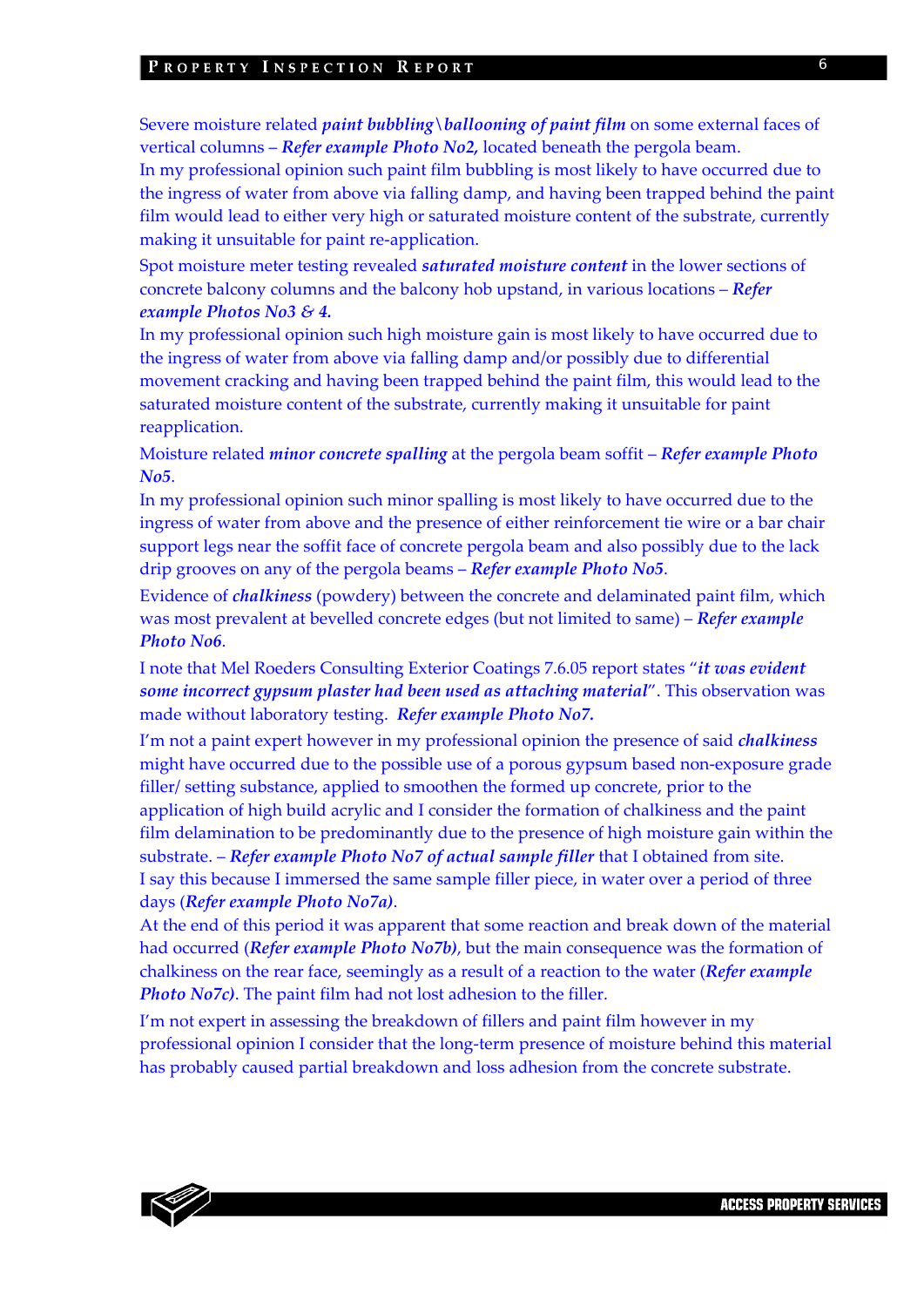#### **1.2A Recommendations**;

The balconies of the penthouse and sub penthouse are the most exposed in the building and it is likely that the noted long‐term moisture penetration into the structure, at these levels, is promoting falling damp into lower areas.

I consider significant quantities of moisture have gained entry into the external building elements of these balconies due to failures in the protective paint coating and /or waterproof membranes.

It should be noted that paint manufacturers do not warrant their protective paint systems against delamination when the substrate is moist or damp.

The 7.6.05 Exterior Coating's report, as prepared by Mel Roeder on behalf the builder, was a visual inspection and conducted only from street level.

The consultant does not confirm whether field glasses had been used. I have not been provided with a C.V. for Mel Roeder Consulting and as such I'm unable to comment on his expertise in this area.

I'm not expert in paint coatings and **recommend** that a specialist consultant inspect and report further on the likely causes of paint film failure from balconies and the swinging stage.

I **recommend** that that causes of all moisture entry be first rectified and all damp substrates be allowed to thoroughly dry out and that all rusted elements be appropriately replaced/ treated prior to the re application of a protective paint waterproof paint.

Prior to the re application of external paint coating I **recommend** that the builder provide a back‐to‐back manufacturer applicator warranty for the as applied paint system, which should be for 10 years.

I **recommend** that consideration be given to the installation of *drip grooves* on all exposed building elements such as balcony pergola beams and that the tops of these beams should resist ponding of water by having adequate falls to the external edges.

I **recommend** that original waterproofing contractor Polyseal and Ardex Building Products P/L be requested to inspect and provide comment on the noted moisture gain particularly at Penthouse planter.

## **1.3 East Lower Level Penthouse Balcony;**

## Very significant evidence of *seeming moisture related paint film delamination in a variety of locations including;*

At the *external face of balcony edge*, (as observed from swinging stage)– *Refer Photo No8*. In my professional opinion such paint film delamination in this location is most likely to have occurred due to the ingress of water behind the protective paint film (supposed to resist all moisture entry) possibly promoted by ponding and inadequate surface drainage.

Very significant *paint film bubbling* on the external face of the Penthouse upper floor *planter box* – *Refer Photo No9*.

In my professional opinion such paint film delamination in this location is likely to be caused either due to a failure in the planter box waterproof membrane behind or in the protective paint film, possibly due to *glass balustrade installation detail*– *Refer Photo example No10* and more detailed explanations of same at **Section 1.92** of this report.

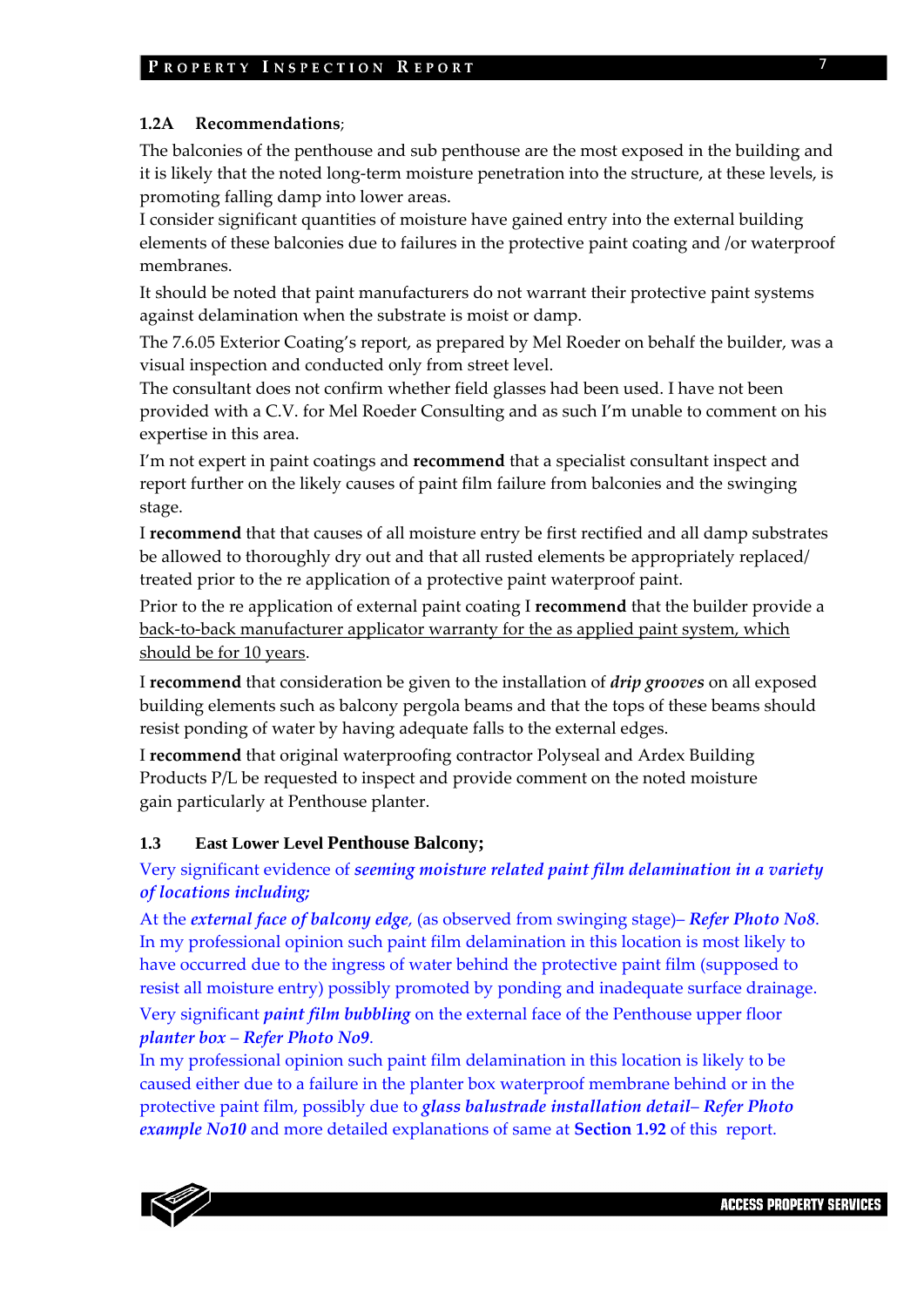#### PROPERTY INSPECTION REPORT

Spot moisture meter testing revealed *saturated moisture content* in the lower sections of some concrete balcony columns and the balcony hob upstand, in various locations – *Refer example Photo11.*

In my professional opinion such high moisture gain is most likely to have occurred due to the ingress of water from above and via falling damp, and possibly due to differential movement cracking and having been trapped behind the paint film this would lead to the saturated moisture content of the substrate, currently making unsuitable for paint reapplication.

Very significant *paint film bubbling* on the internal face of the balcony southern end masonry wall – *Refer Photo No12*.

In my professional opinion such paint film delamination in this location is likely to be caused either due to a failure in the protective paint film, possibly from the horizontal surface above.

Very significant *rust staining and evidence of moisture seepage (at base)* of the seemingly *steel stud, fibre cement clad* service pipe enclosure at the southern end of this balcony – *Refer Photo No13 & 14* and which is fixed to a masonry wall

In my professional opinion such significant rusting and lower wall seepage, in this location, is likely to be caused either due to a failure in the protective paint film above, and/ or due to an inadequate waterproof detail (to accommodate differential movement) between the steel stud wall and masonry wall. The resultant rusting has occurred due to the presence of metal external setting edges been used when setting the fibre cement sheets.

If the balcony waterproof membrane has not been carried through beneath this stud framed enclosure, then the noted seepage would be gaining entry into the balcony slab.

Moisture related *minor concrete spalling* \*rust staining* on the balcony slab soffit – (as seen from swinging stage) *Refer example Photo No15* located directly beneath a failed slab edge protective paint coating *Refer example Photo No16*.

In my professional opinion such minor spalling is most likely to have occurred due to the ingress of water from above and the presence of either reinforcement tie wire or a bar chair supports near the soffit face of concrete.

Moisture related *minor concrete spalling\rust staining* on the balcony slab edge – (as seen from swinging stage) *Refer example Photo No17*.

In my professional opinion the most likely source of the above noted moisture entry would be due to a failed protective paint film on the balcony above however it is possible that moisture is entering the slab because the balcony waterproof membrane has not been carried through beneath the above noted stud wall.

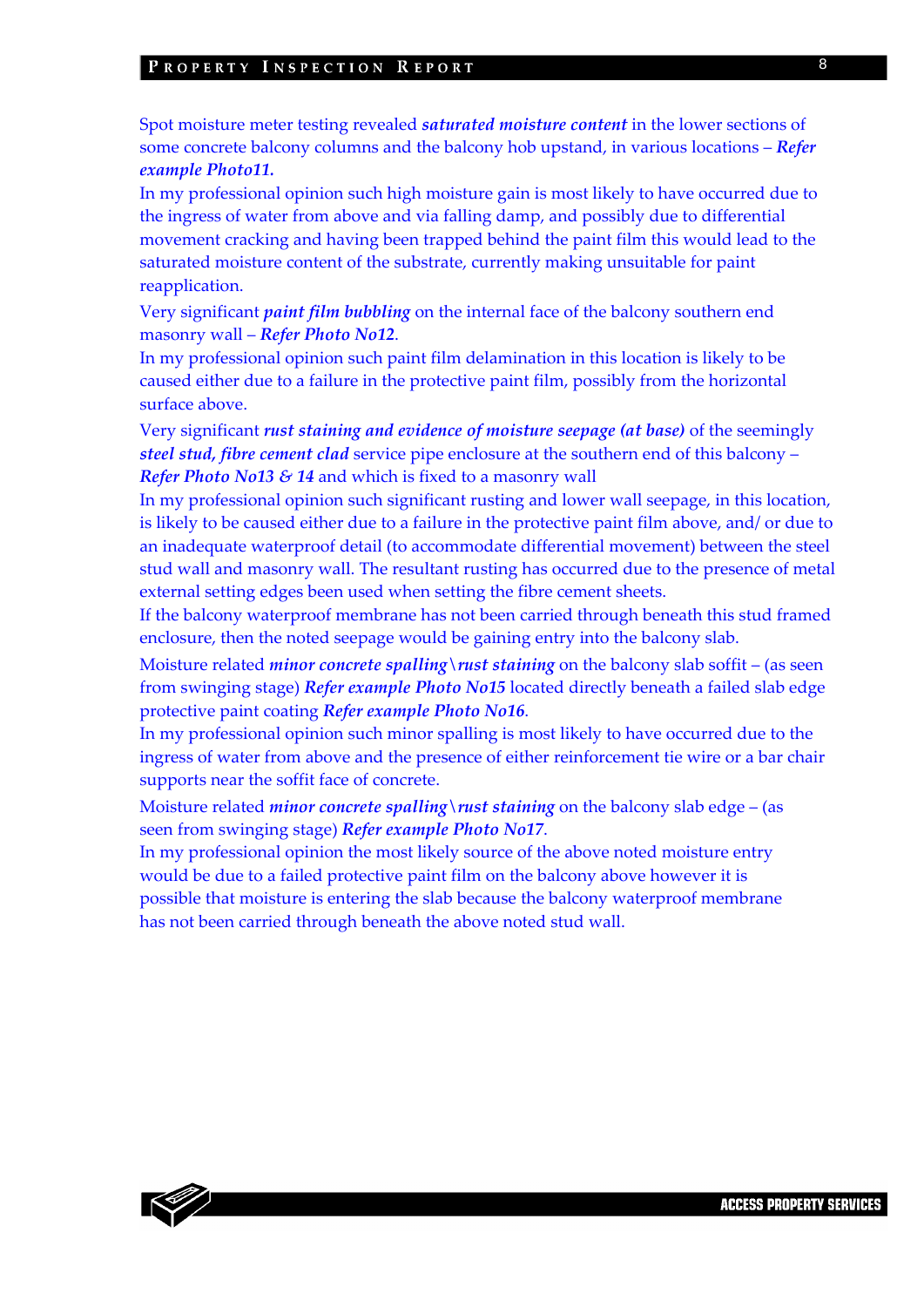#### **1.3A Recommendations**;

It should be noted that the balconies of the penthouse and sub penthouse are the most exposed in the building and it is likely that the noted long-term moisture penetration into the structure, at these levels, has promoted falling damp into lower areas.

I consider that significant quantities of moisture have gained entry into the external building elements of this balcony due to failures in the protective paint coating and/or inadequate waterproofing details.

It should be noted that paint manufacturers do not warrant their protective paint systems against delamination when the substrate is moist or damp.

I'm not expert in paint coatings and **recommend** that a specialist consultant inspect and report further on the likely causes of paint film failure.

I **recommend** that the front F.C panel of stud framed service enclosure be removed and that the presence of a waterproof membrane, on the balcony slab directly beneath, is verified. I **recommend** that the junction of the steel stud enclosure and masonry wall incorporate an adequate waterproof expansion joint (including breaker bond) which accommodates differential movement and that all metal external angles and rusted screw fixings be removed and replaced with a rust resistant type (e.g. plastic external angles). Refer also to **Section 1.93 Recommendations** of this report.

I **recommend** that the Penthouse upper floor eastern planter box waterproof membrane be checked for integrity.

I **recommend** that all causes of moisture entry be first rectified and that all damp substrates be allowed to thoroughly dry out and that all rusted elements be appropriately treated prior to the re application of a protective paint waterproof paint.

I **recommend** that consideration be given to the installation of drip grooves on all exposed building elements such as balcony pergola beams and that the tops of these beams should resist ponding of water by having adequate falls to the external edges.

Prior to the re application of external paint coating I **recommend** that the builder provide a back‐to‐back manufacturer applicator warranty for the as applied paint system, which should be for 10 years.

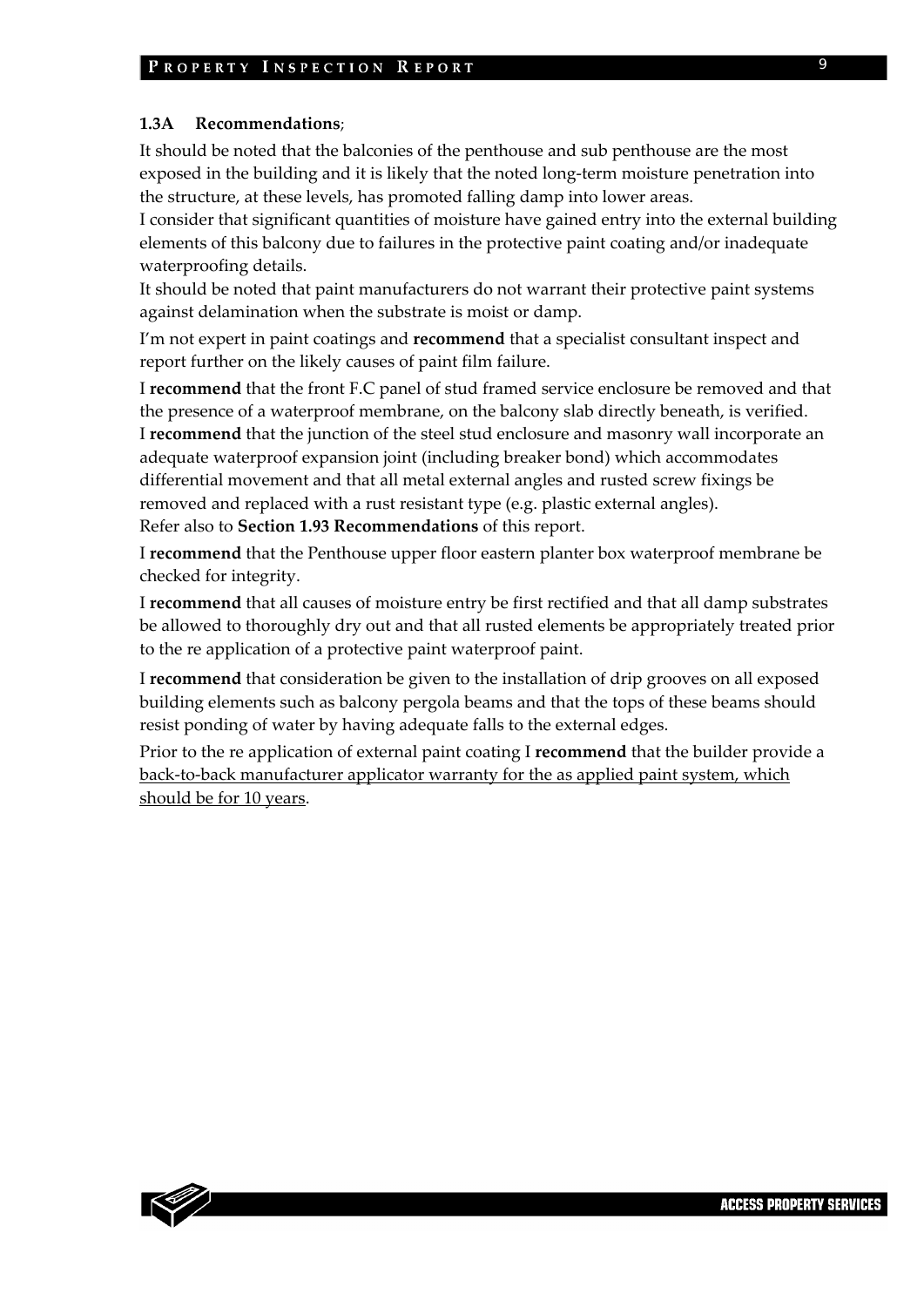

**Photo No1** 





10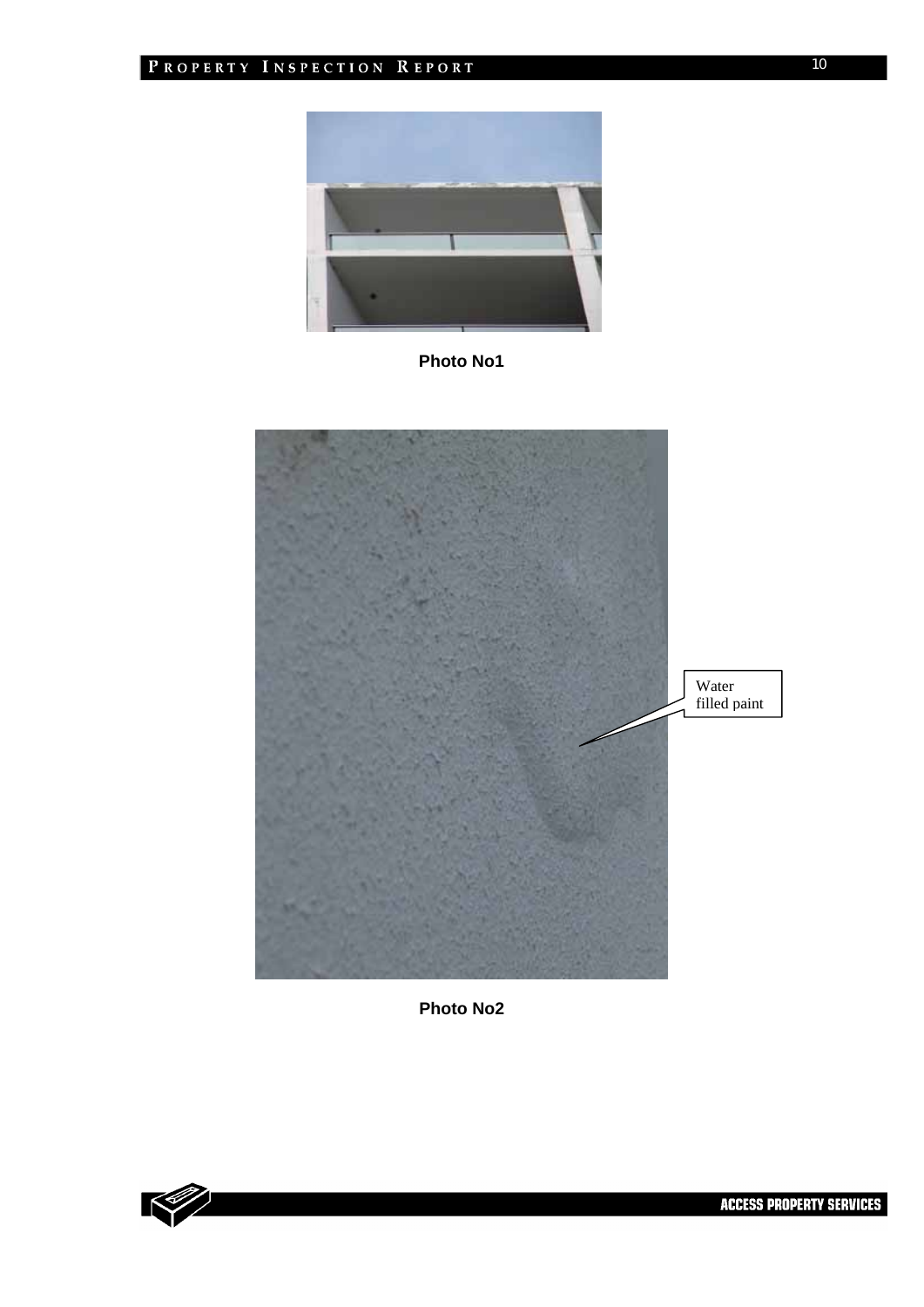

**Photo No3** 



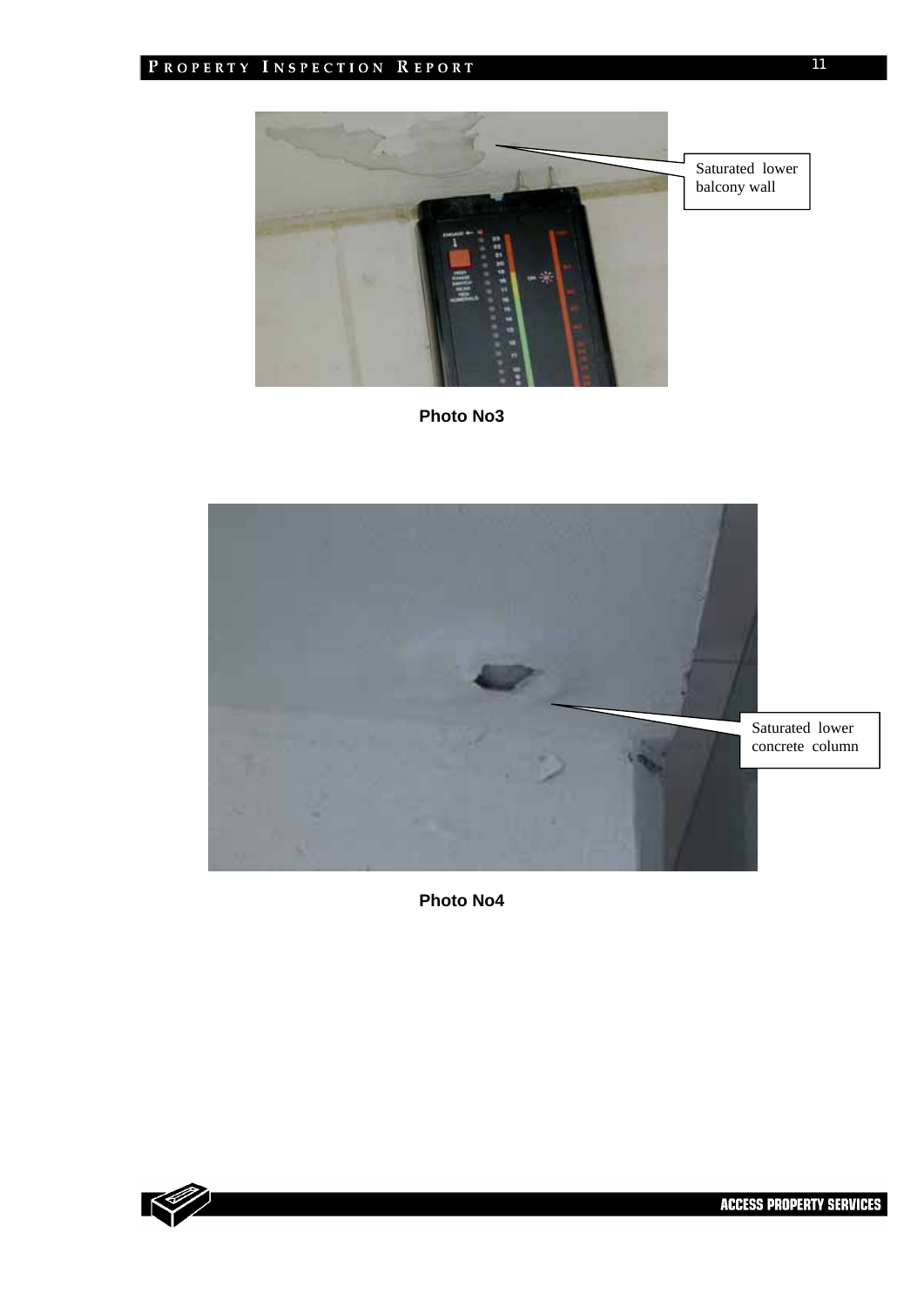



**Photo No6** 



**ACCESS PROPERTY SERVICES**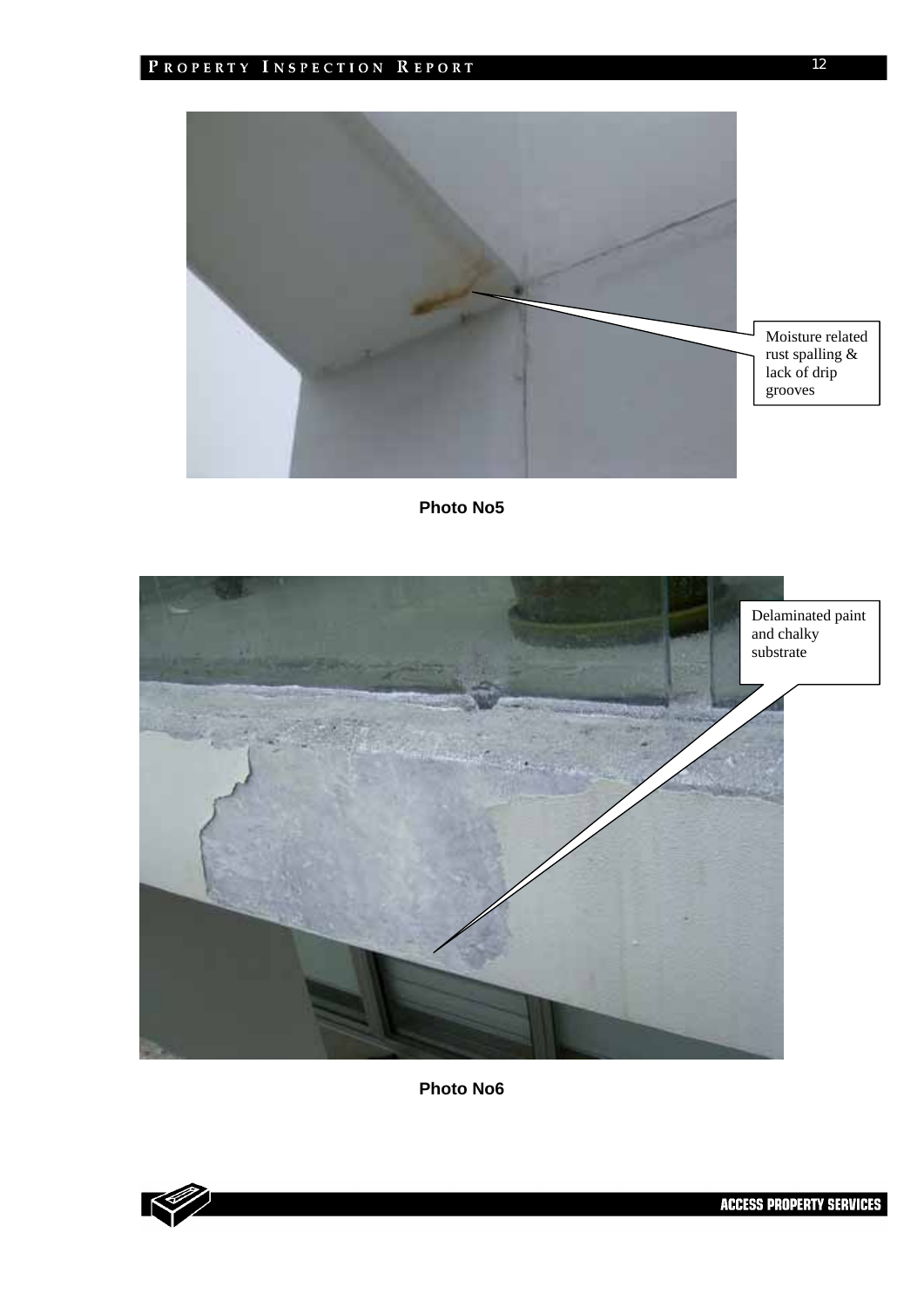



**Photo No10** 



**ACCESS PROPERTY SERVICES**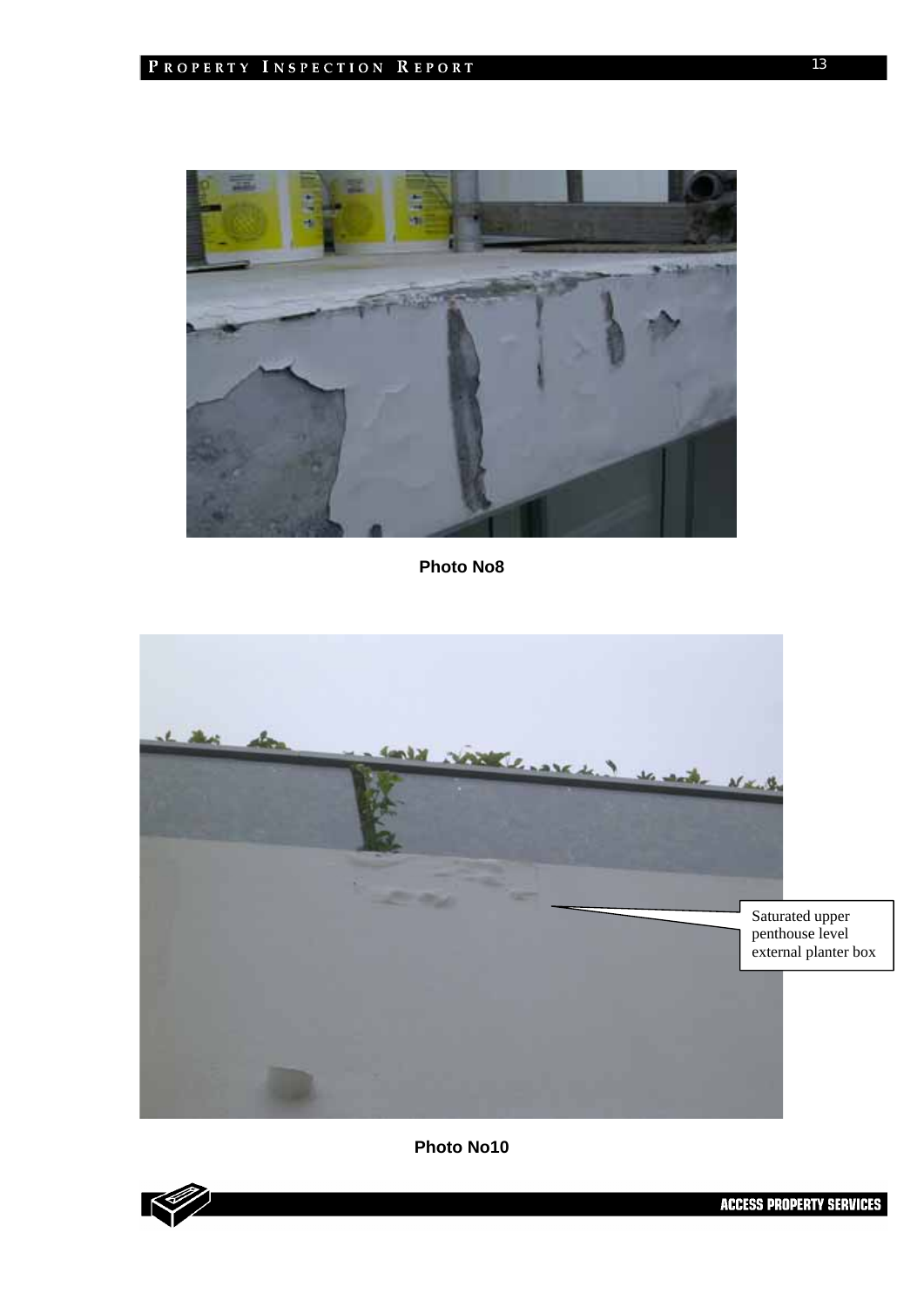

**Photo No14** 



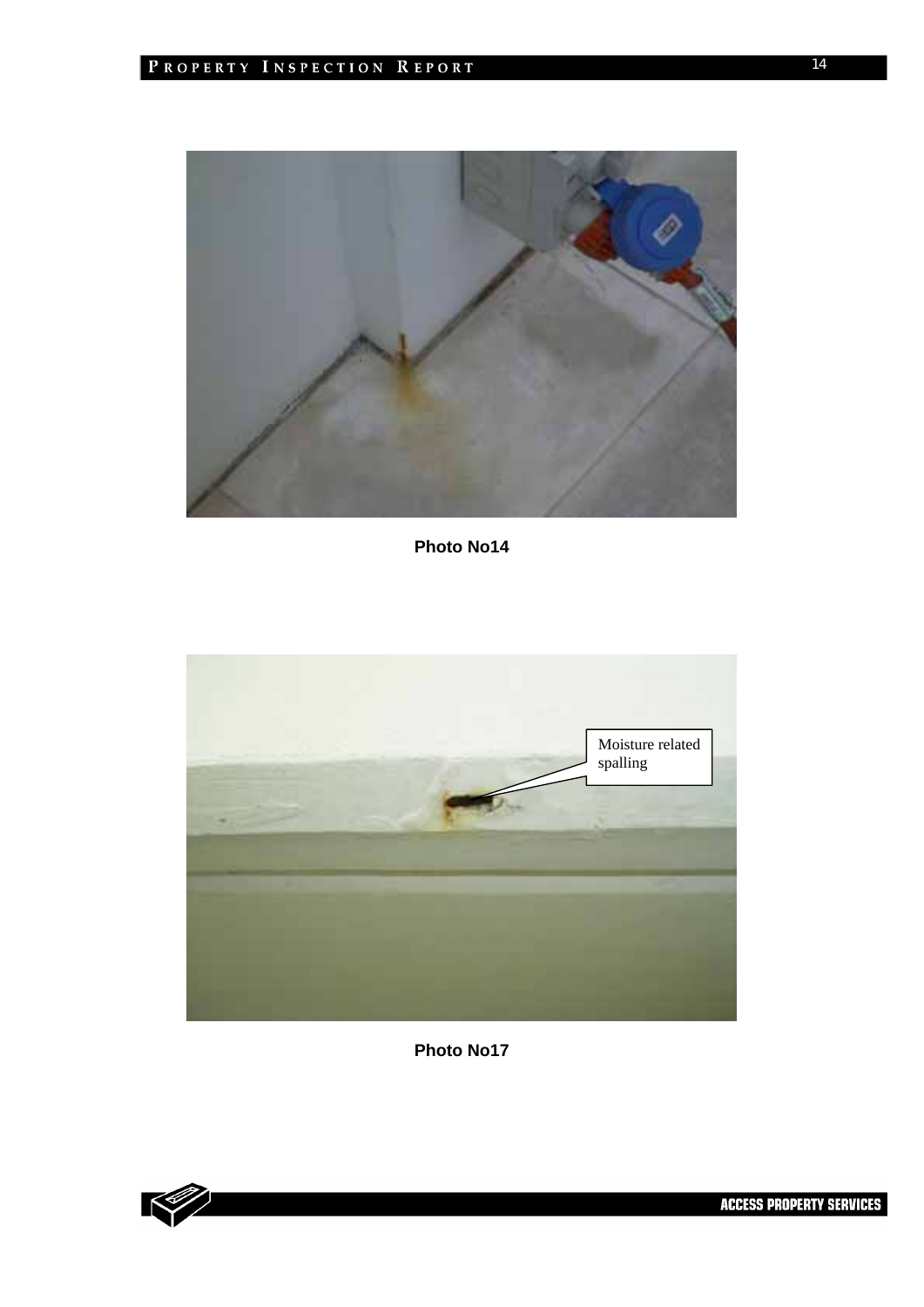## **Sub Penthouse Balcony (East) Observations**

### **1.4 Comments:**

In my 23.1.06 inspection of the Penthouse balconies I was able to partially observe a section of the sub penthouse eastern balcony beneath. I was able to inspect the eastern sub penthouse balcony from the swinging stage. The sub penthouse balconies are significantly open and exposed and incorporate a concrete pergola structure over.

**N.B\*** I'm advised that the sub Penthouse internal fit out and external balcony waterproof membrane/ tiling was completed by others (i.e. not Barclay Mowlem) however I'm advised that Barclay Mowlem completed all balcony columns including fibre cement clad stud walls. I'm advised that the builder responsible for the sub penthouse fit out and balcony works was "Built" and that they completed the balconies after the construction of all balcony walls\columns by Barclay Mowlem.

## **1.5 Eastern Sub Penthouse Balcony;**

#### **Ogburn Observations & Noted Defects**;

Very significant evidence of *moisture related rust staining* of external edges of fibre cement (F.C.) clad columns, along with seepage at base.

These columns/ walls are located beneath a concrete pergola structure similar to that on the penthouse level—*Refer example Photo No18*. This photo also shows some evidence of water pooling on the balcony slab adjacent to column.

I was unable to determine whether the subject balcony waterproof membrane continues beneath these stud columns/ walls.

I was unable to determine whether the pergola beam soffit incorporates a drip groove.

In my professional opinion such moisture entry in behind these columns and consequential rusting and lower wall seepage, in this location, is likely to be caused by one or all of the following;

**\*** failure in the protective *paint film* above and/or moisture entry from Penthouse balcony slab over (for reasons previously stated),

- **\*** possible lack of *drip grooves* (as per penthouse level) *Refer example Photo No5*
- **\*** possible *defective waterproofing detail (flashing)* between concrete beam\drip groove and head of stud walls, to accommodate differential movement allowing moisture to enter in behind same
- **\*** *inadequate waterproof detail* (to accommodate differential movement) between the steel stud upper wall/concrete beam and the possible non compatibility (through lack of a breaker bond) between polyurethane sealant filled joint at F.C cladding/ concrete and the *acrylic* exterior coating.

In my professional opinion the resultant F.C column rusting has occurred due to water entry and the presence of metal external setting edges. If the balcony waterproof membrane has not been carried through beneath this stud framed wall, then the noted moisture would be gaining entry into the balcony slab, becoming entrapped by the exterior waterproof coating system on all exposed faces. Refer following comments.

From my eastern balcony facade inspection (from swinging stage) I determined that the F.C clad columns /walls have been constructed from *lightweight steel studs* and that non‐ rust resistant *screw fixings* have been used to fix the F.C. cladding.

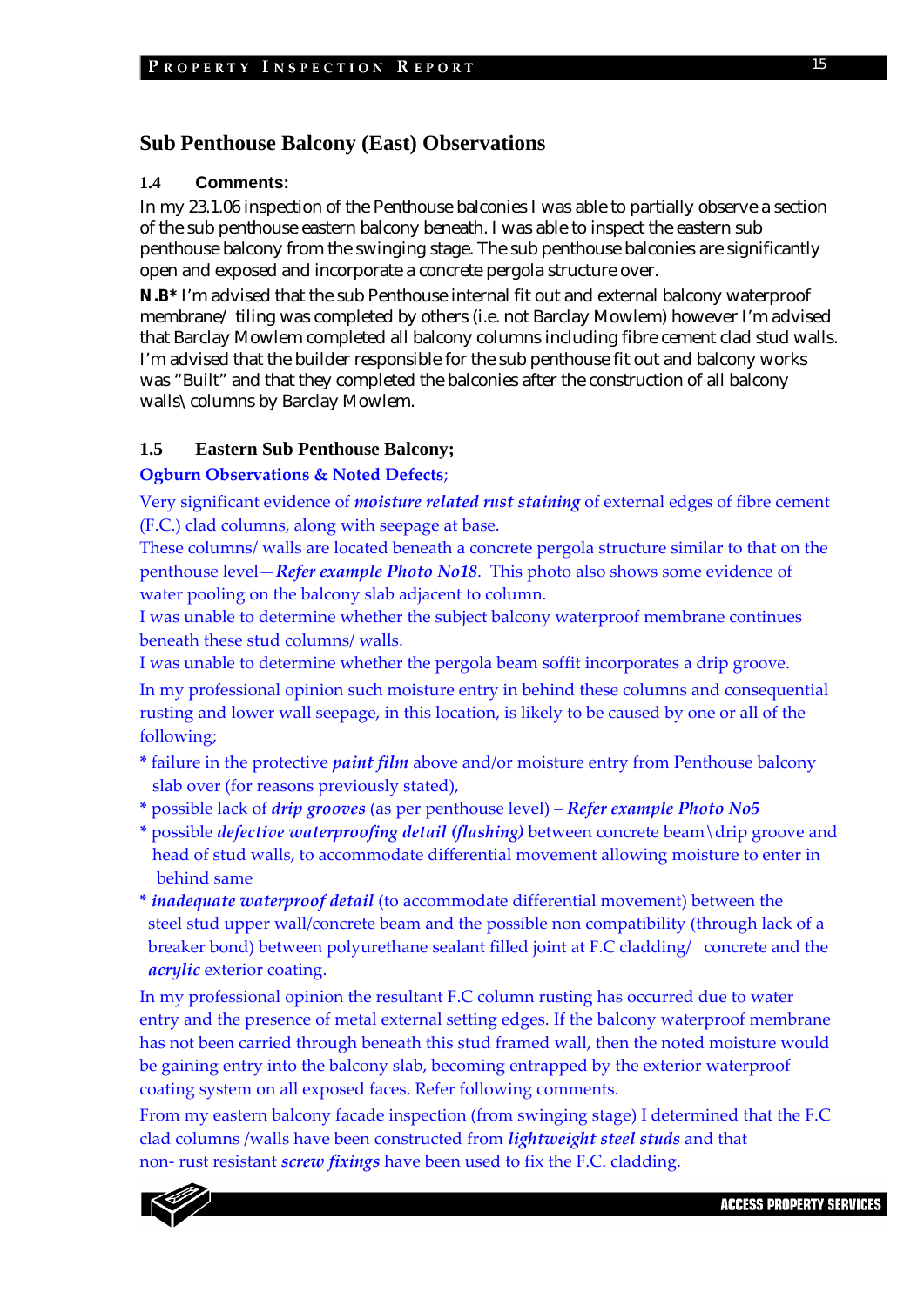#### PROPERTY INSPECTION REPORT

There was evidence of significant rusting to both of same from the limited inspection area available ‐ *Refer example Photo No19*.

In my professional opinion *significant rusting* is likely to be present in many of these concealed structural elements (steel studs and screw fixings) and failure to adequately rectify same is likely to lead to future rust staining after the new exterior coating is applied.

*Severe* evidence of *moisture related paint film bubbling, staining delamination and calcification* on the sub penthouse balcony rearward slab *soffit,* at three locations along its length, in near proximity to F.C clad columns *Refer Photos No20, 21 & 22.* In my professional opinion this moisture related paint film damage and calcification has occurred due to the presence of *very high moisture content within the balcony slab* and which is entrapped by the exterior coating.

The noted calcification (lime leaching) is heavy and in my opinion has occurred because of long‐term saturation of the slab.

In my professional opinion such high moisture gain is most likely to have occurred due to the one or all of the following possible causes;

- **\*** prior noted moisture entry behind F.C clad columns\walls above and the possible lack of waterproof membrane on the balcony slab directly beneath, resulting in falling damp.
- **\*** inadequate waterproofing detail of the sub penthouse glass balustrade hob rebate and the junction, with end walls
- **\*** failure of the protective exterior coating on the building elements above
- **\*** possible failure of the balcony waterproof membrane

#### **1.5A Recommendations**;

It should be noted that the balconies of the penthouse and sub penthouse are the most exposed in the building and it is likely that the noted long-term moisture penetration into the structure, at these levels, will most likely have promoted falling damp into lower areas. I **recommend** an inspection of the sub Penthouse balconies (both East and West) and various components after sections of the concealed F. C. clad columns have been opened up (by the builder) to permit inspection of the internal framing so as to determine if the balcony slab waterproof membrane continues beneath and for any rust damage.

I **recommend** that consideration be given to the installation of drip grooves on all exposed building elements such as balcony pergola beams and that the tops of these beams should resist ponding of water by having adequate falls to the external edges.

I **recommend** all heavily rusted metal components including steel studs and screw fixings be either replaced and/or rust paint treated, depending on severity and that all metal external setting angles be replaced with a rust resistant type (e.g. plastic external angles). James Hardie technical manager Mr. Jesper Jensen (blue board manufacturers) recommends use of stainless steel screw fixings and plastic setting external edges for their blue board F.C.

I **recommend** that all the moisture damaged exterior coating on the sub Penthouse balcony soffit/s be thoroughly stripped back and the slab allowed to dry.

I **recommend** that all causes of moisture entry into the building fabric and F.C clad columns be rectified and that all damp substrates be allowed to thoroughly dry out prior to the re‐application of a protective paint waterproof paint. Refer also later recommendations for balcony balustrade rebates and at junction of balcony slab soffits\walls\columns.

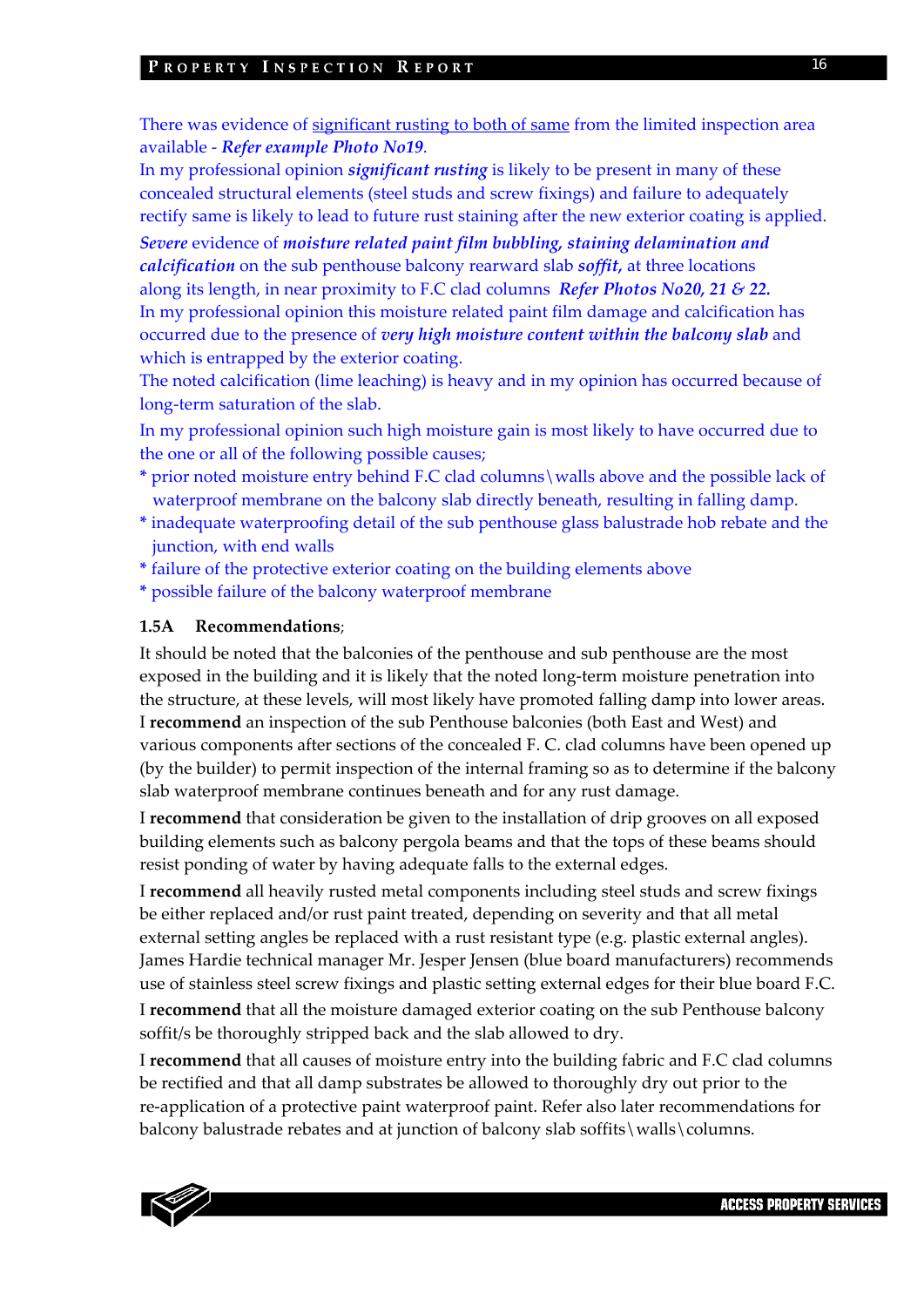

**Photo No19** 



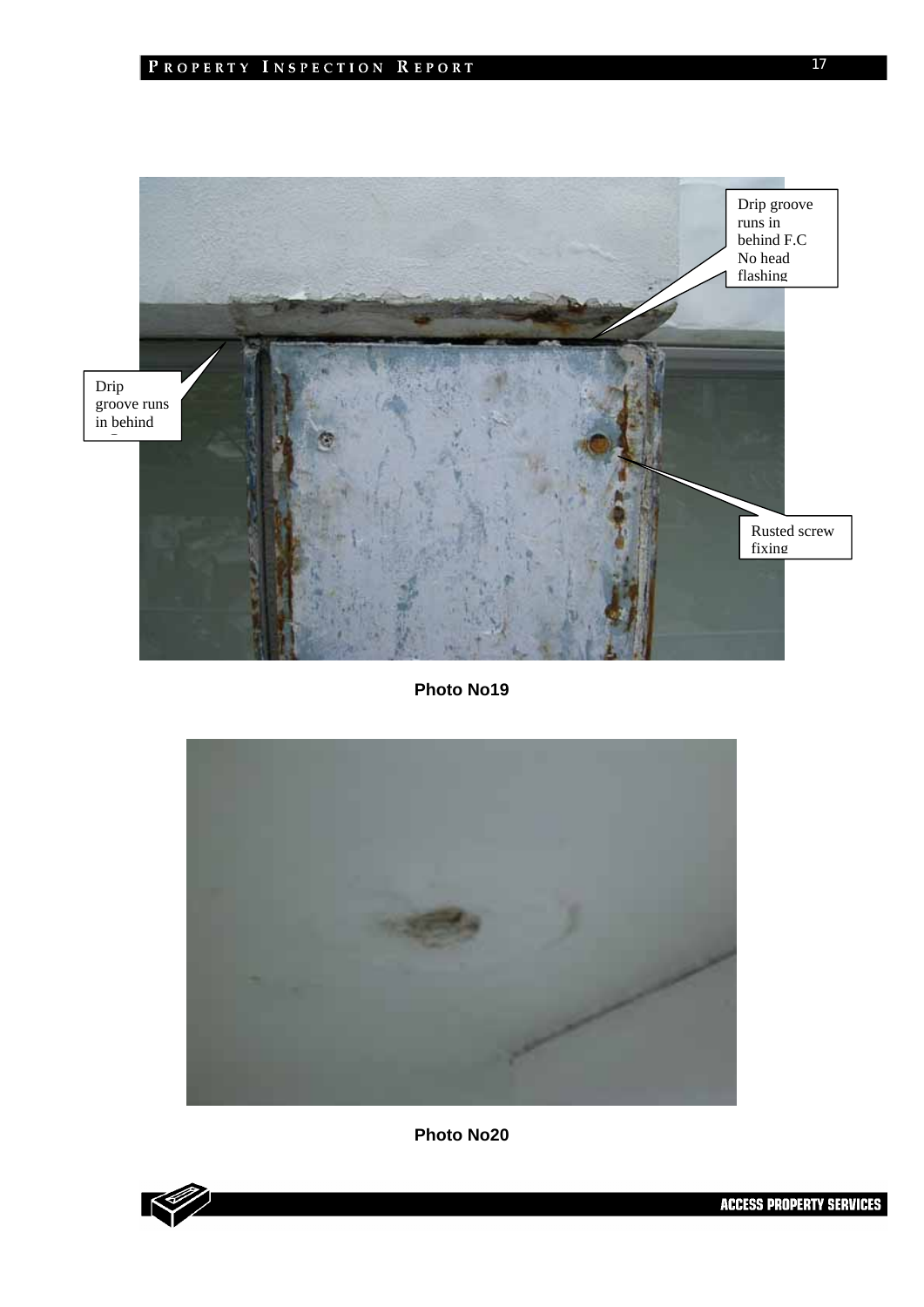

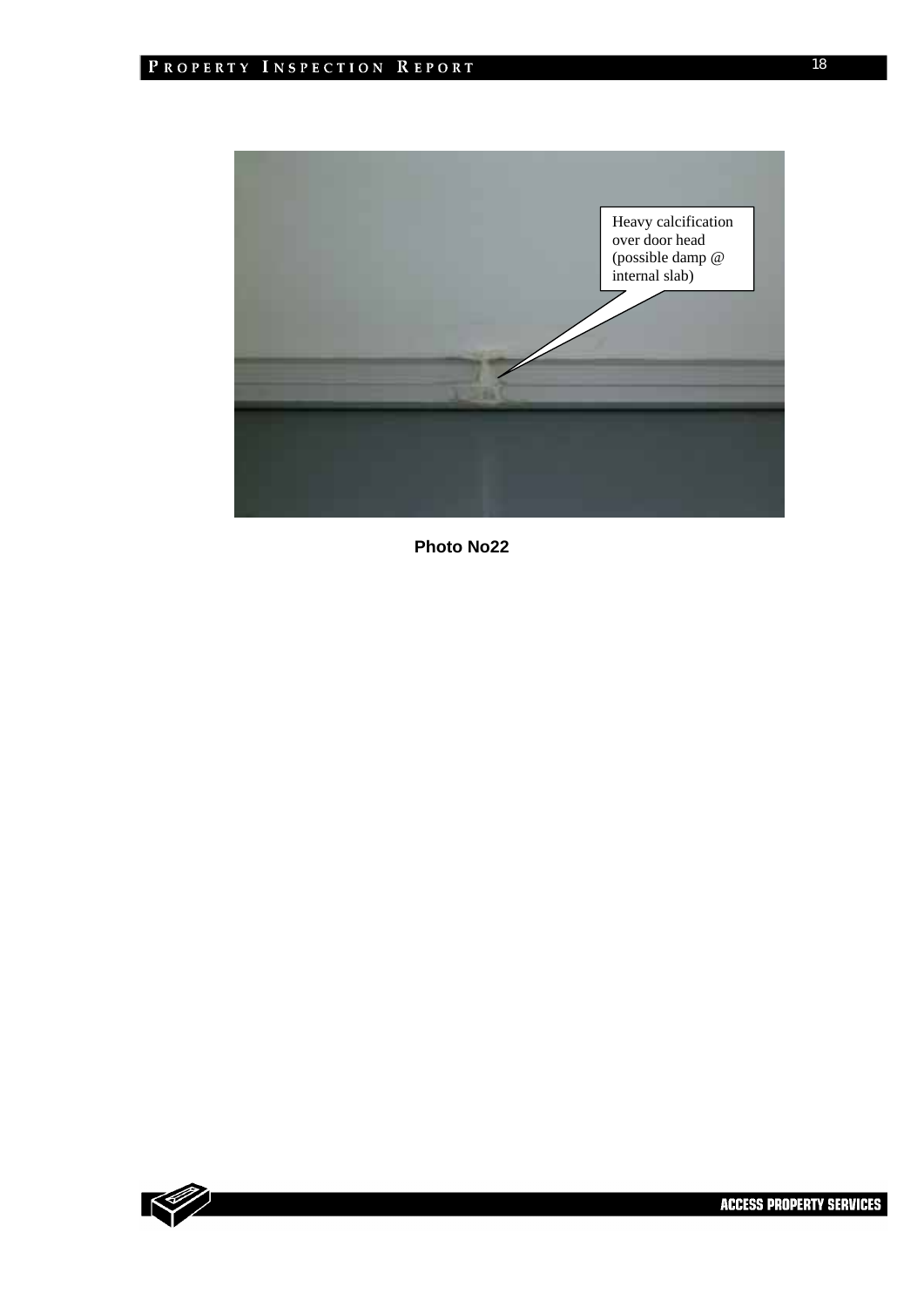## **Typical Balcony Observations**

#### **1.6 Comments:**

In my 23.1.06 inspection of Units *1501* & *1105* (from within these private lots) I also inspected the buildings *western façade* from ground level using field glasses and a high zoom camera and took a number of photos.

As part of my 3.2.06 inspection I inspected *all central eastern balconies*, from the builder swings stage and took many photos.

The eastern balconies below sub Penthouse level are significantly protected by overhanging slabs.

### **1.7 Western External Façade & Unit 1501 and 1105 Balconies;**

#### **Ogburn Observations & Noted Defects**;

*Refer Photo No 23 & 24* showing evidence of very significant *moisture related paint film bubbling and delamination particularly at junction of balcony slabs and dividing end walls Refer also prior noted comments relating to Photo No 1 (of this upper elevation)*

*Refer Photos No25, 26,27 & 28* (of unit **1501)** west facing balcony showing significant *moisture related paint film bubbling and delamination* to the external/ internal balcony painted hob slab edge. *Refer Photos No29 & 30* (of unit **1501)** and moisture related rust staining to F.C clad columns.

*Photo No 27* shows hairline cracking in the protective paint film at junction of slab and lower wall, which would permit moisture entry.

In my professional opinion if this joint had been filled with polyurethane sealant and no breaker bond was installed between the two different materials, then differential movement cracking can occur because the two materials do not like each other.

*Refer Photo No31 (*of unit **1105)** east facing balcony and showing significant *moisture related paint film bubbling and delamination* to the external/ internal balcony painted hob slab edge

*Refer Photos No32 & 33 (*of unit **1105)** showing very *significant moisture related paint film bubbling* on the external face of solid North end wall (of the balcony over) and in the upper North wall (of subject unit) just beneath slab soffit and drip groove.

In my professional opinion such moisture entry in these locations, is likely to be caused by one or all of the following;

- \* failure in the protective *paint film* above and/or moisture entry from above and the possible lack of breaker bonds between sealant filled movement joints and the applied paint finish
- \* inadequate flashing provision at junction of slab soffit and columns particularly where slab drip grooves run in and behind F.C clad columns
- \* prior noted moisture entry behind F.C clad columns\walls above and the possible lack of waterproof membrane on the balcony slab directly beneath, resulting in falling damp.
- \* inadequate waterproofing detail of glass balustrade hob rebate and the

junction, with end walls both top and bottom

#### **1.7A Recommendations**;

Refer Sections **1.92A & 1.93A** Recommendations.

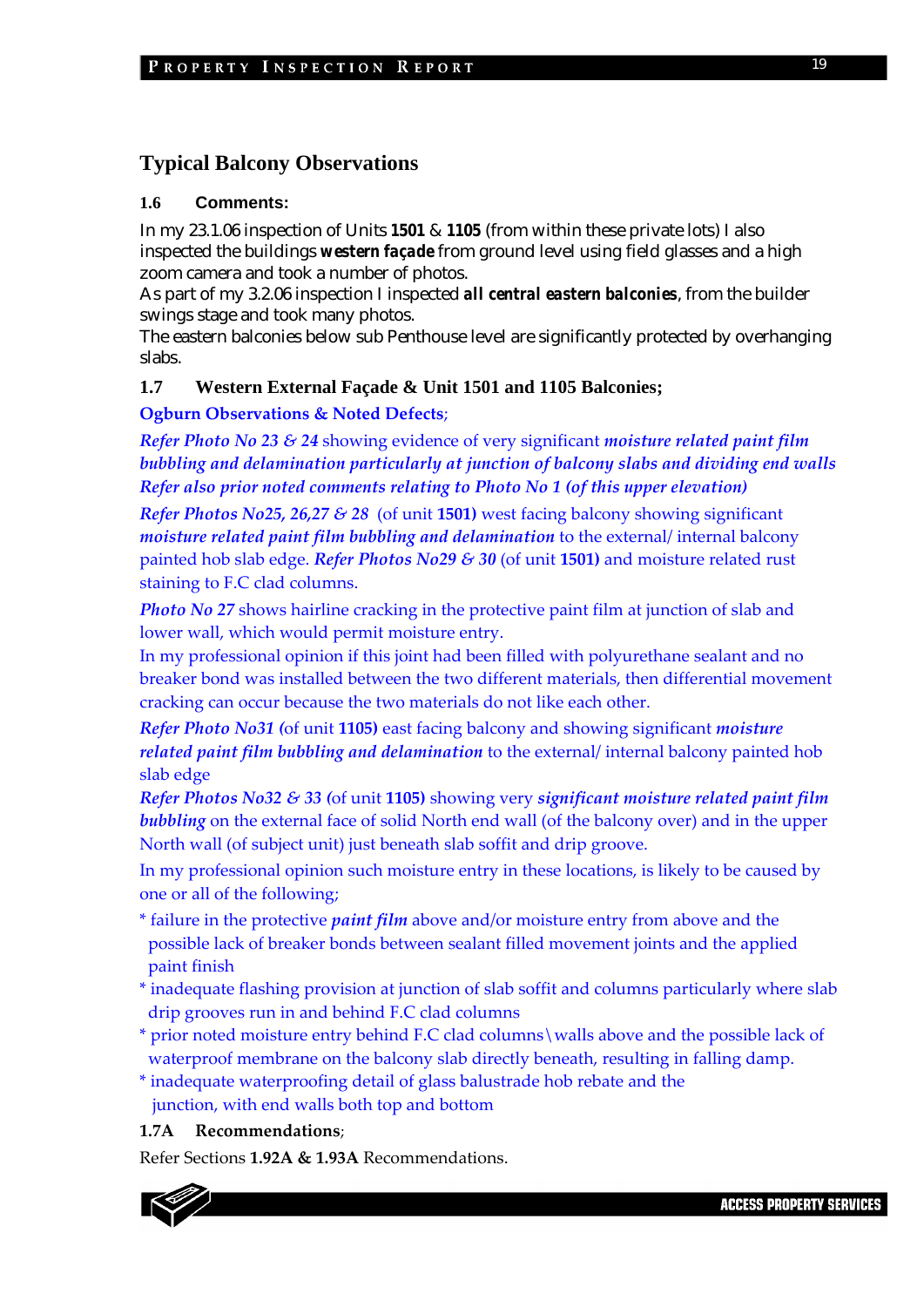



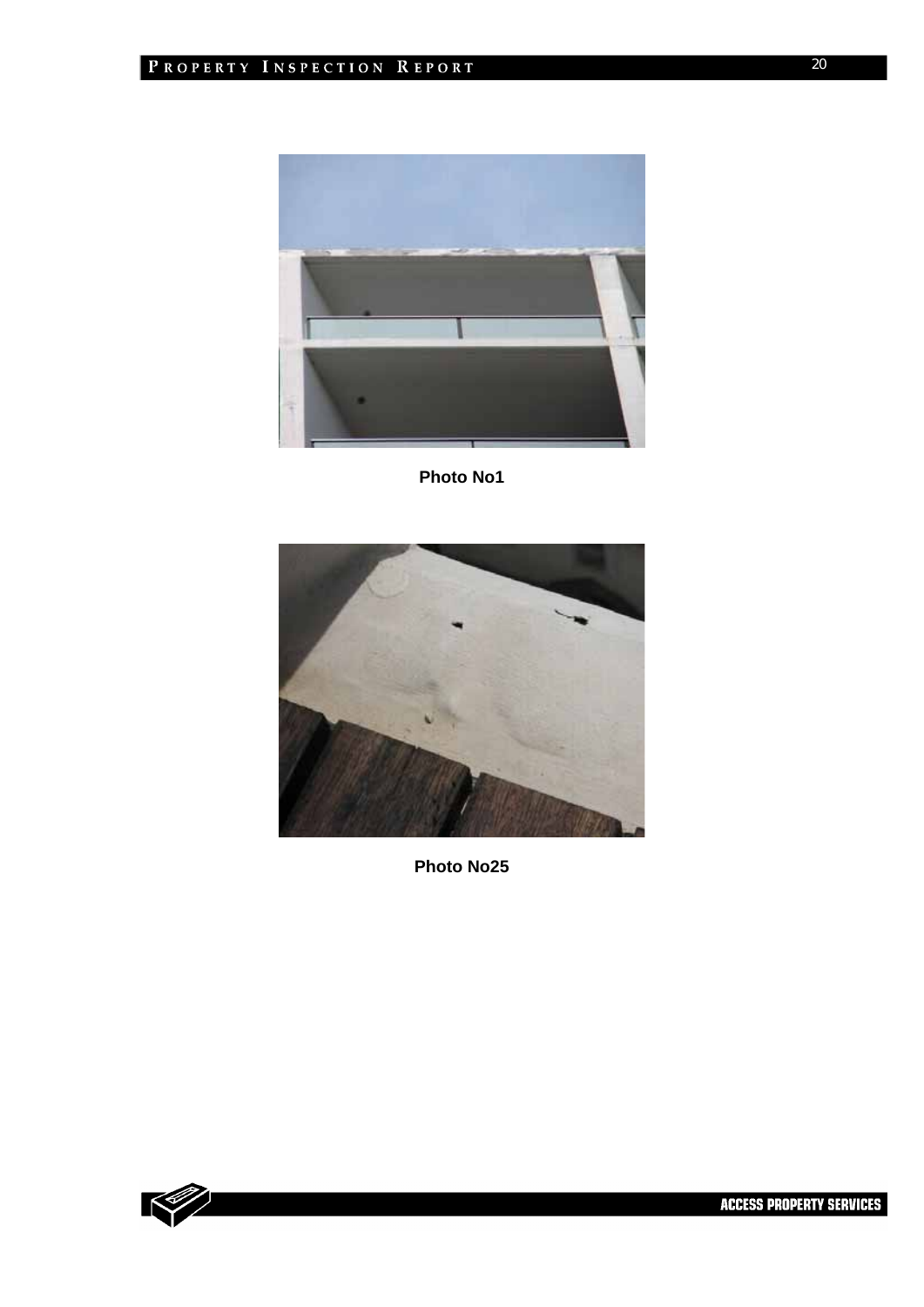

Hairline crack @ sealant filled junction of balcony hob and

**Photo No27** 



**Photo No28** 



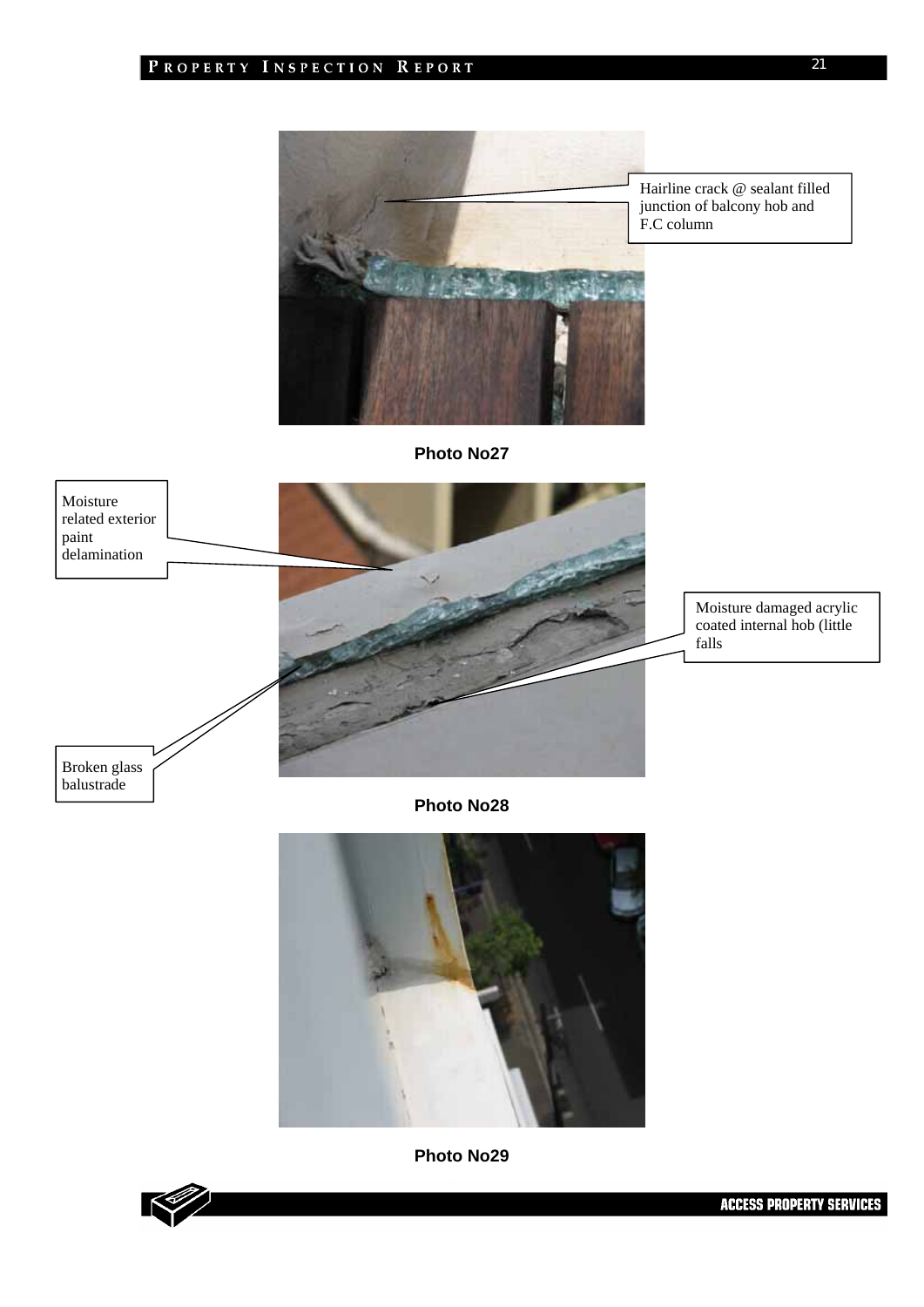



Severe water filled paint bubble @ junction of balcony slab and concrete wall

**Photo No32** 



water filled paint bubble @ balcony slab soffit below balcony balustrade

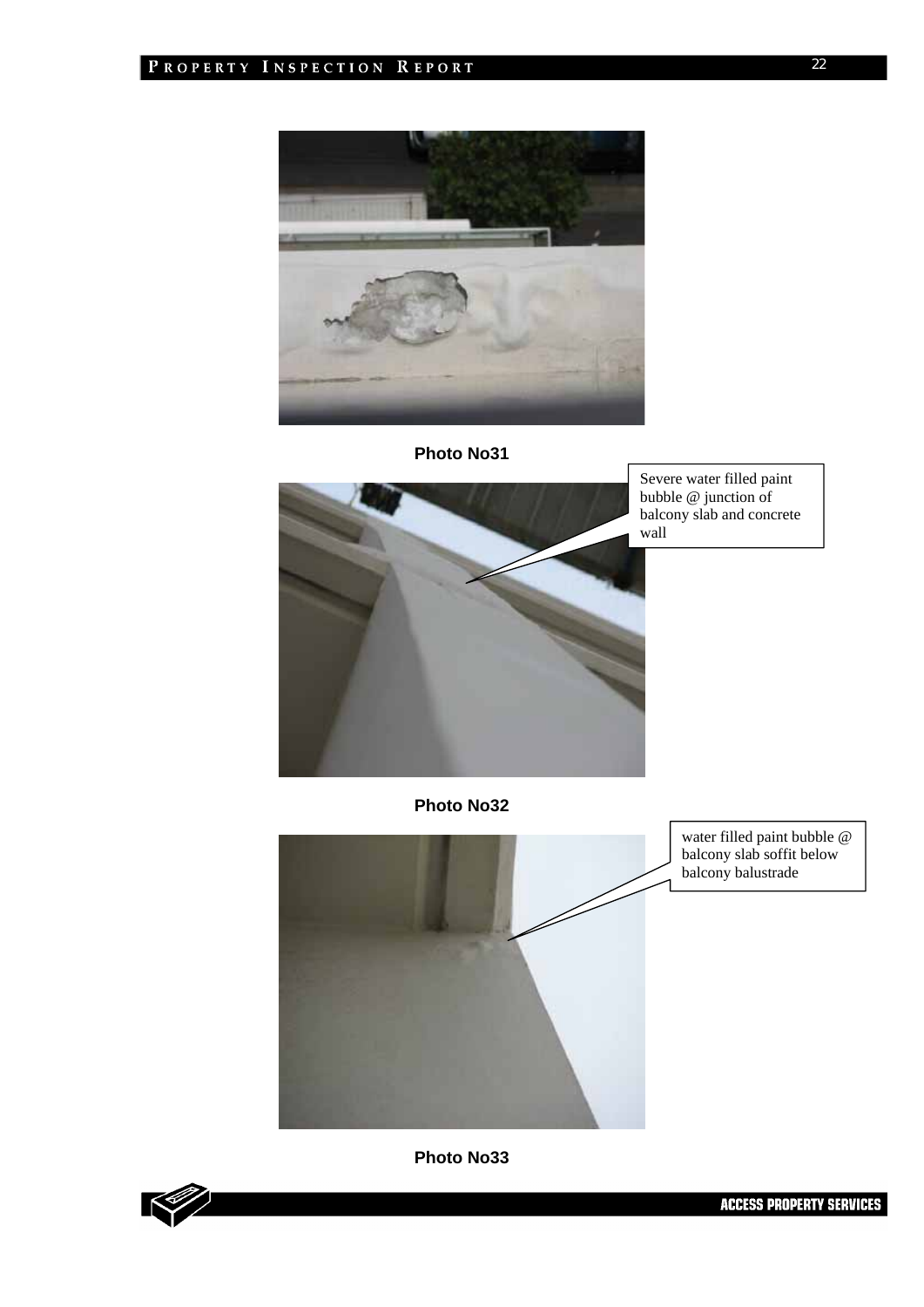## **1.8 Eastern External Façade Typical Balconies;**

## **1.9 Comments:**

On 3.2.06 I inspected *all central eastern balconies*, from the builder's swinging stage and took many photos.

The eastern balconies below sub Penthouse level are significantly protected by overhanging slabs, however both the Penthouse and sub Penthouse levels are significantly exposed and would be subject to a high terrain category rating.

At the time of my inspection the builder (and their remedial contractor Capps) had commenced destructive investigative and remedial works to some balcony slab edges on this elevation including removal of filler and substantially excavating out the glass balustrade rebates in a variety of locations.

I was advised that these works have been completed using a needle gun and epoxy.

Harrington Properties supplied me with the following project architects (Marchese & Partners) architectural details

\* *FD114B*, *FD115 B* (typical balcony detail L8-L14),

\* *FD 116 A* (balustrade rebate detail), and

\* *FD126A* 

All of which are copied in **Annexure 2**.

I presume these architectural details were for construction when undertaking my assessment for this report.

I was supplied with all waterproof membrane systems project warranties by the Owners Corporation.

Having read these it would appear that balconies may have been treated using 'MBT HLM 5000' membrane system and are warranted by a combined manufacturer (M. B. T. Australia P/L) or Super Flex and the applicator (Poly Seal) warranty, for a period of 10 years commencing 31.3.2003.

From the warranties supplied I was unable to determine the exact extent /scope of waterproofing on each balcony.

During my 3.2.06 inspection I inquired of the builder as to whether they had called the waterproof membrane applicator (Poly Seal) to site and inspect the present condition of the building and provide advice\input on same.

The builder advised me that Poly Seal had not been requested to inspect.

## **1.91 Eastern External Façade Balconies;**

## *1.92 Typical Balcony Balustrades*

## **Ogburn Observations & Noted Defects**;

*The architectural details FD 115 B* (typical balcony detail L8-L14), *FD 116 A* (balustrade rebate detail), and *FD 126A,* show 10mm thick toughened glass balustrading recessed into balcony slab hobs (rebate = 100mm \*40mm \* min 90 mm deep) on a rubber mounting block. The balustrade recess was to be filled with epoxy grout and the top edge filled with an approx 10mm \* 10mm sealant filled joint (both sides of glass).

*FD126A* does not detail any specific waterproof membrane to either the balcony or hob. In my professional opinion the sealant filled joint was designed to take up any differential movement cracking that might occur between the glass and epoxy grout and to act as a water resistant joint.

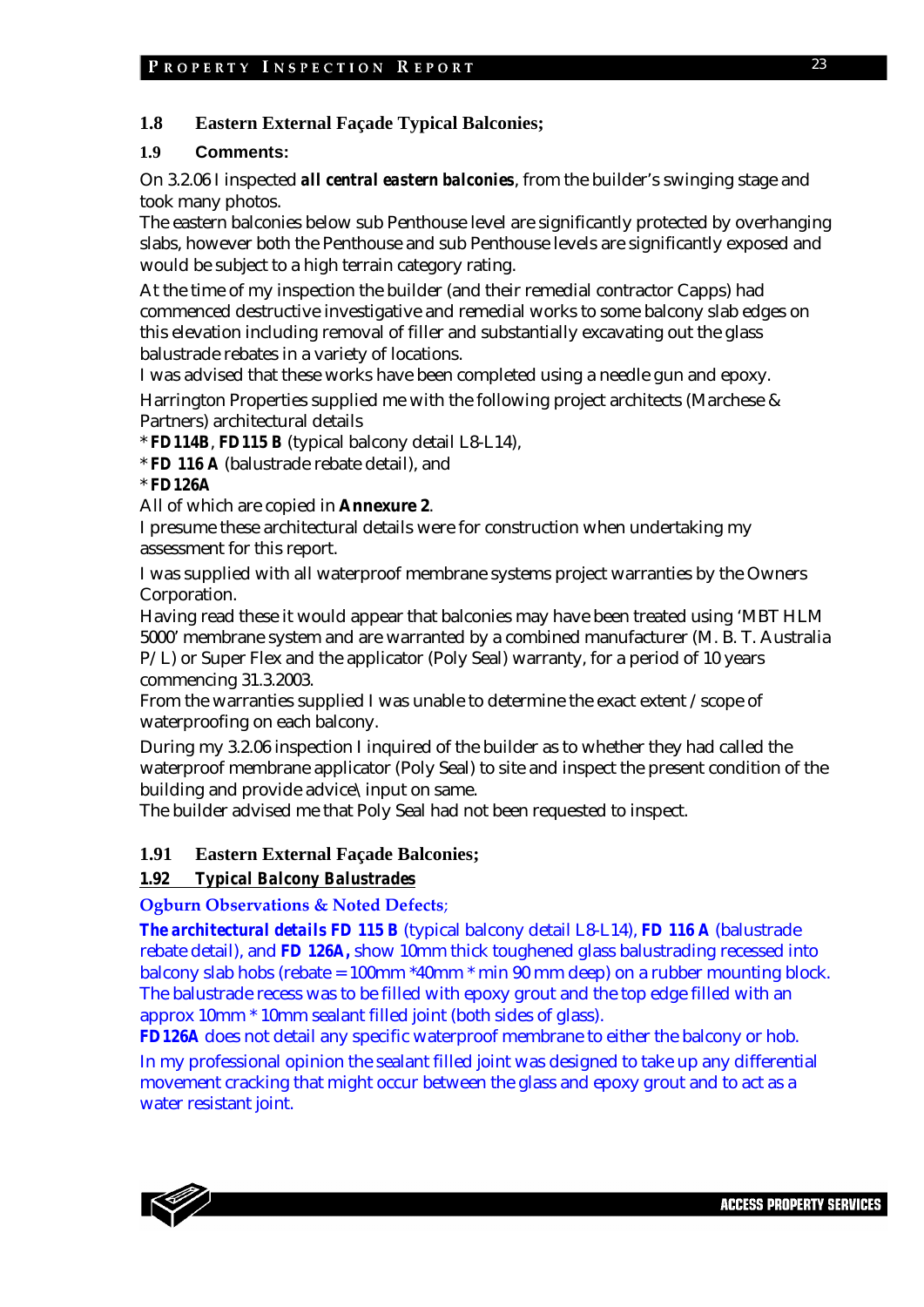#### PROPERTY INSPECTION REPORT

None of the balcony balustrades I inspected had been constructed in accordance with this design, as in all instances they lacked the sealant filled joint and had been filled flush to the top of hob with a non-shrink grout (and other materials) and which had then been topped with a seemingly gypsum based filler to achieve a smooth finish. *Refer example Photos No 34, 35 and 36.* 

The external face of balcony hobs, are painted with the W/P exterior coating taken up to the edge of glass balustrade.

The internal face of balcony hobs appear to have been filled with gypsum based filler and painted over with a thin acrylic coating.

In some instances the external hob height was significantly higher than the internal hob. In most instances the hobs had little falls to the external edge and therefore may allow water to pond on same and possibly allow moisture to enter into the inadequately waterproofed openings between glass panels (*Refer example Photos No39 & 44*).

I was unable to establish the presence of any waterproof membrane on the top internal edge of balcony hobs.

In most instances (internal and external hob edges) there was very significant evidence of moisture related paint film break *Refer example Photos No 39, 40, 41, 42 and 43* indicative of moisture related damage, at the balcony hob/edge and lower sections of end wall (abounding glass balustrades).

A number of the *balustrade rebates* had been partially excavated by the builder prior to my inspection. Upon inspecting these rebates, particularly at the junction with end walls, it was apparent that the rebate continues across slab and under the F.C. clad columns bases. Numerous lower balustrade rebates were highly moist and the gypsum filler in some instances were saturated. *Refer example Photos No 37 and 38* showing junction of balustrade rebate and rusted F. C. clad column and/or concrete\masonry blade wall.

The builder advised me that part of the intended remedial works was to scrape back all filler on both sides of the glass balustrade and top the hob with an epoxy grout.

On at least one balcony this work had commenced—*Refer example Photo No38a*. The builder did not confirm whether they intended to provide any provision for differential movement or waterproofing at the junction of same and glass balustrade, and at end walls.

In my professional opinion the as constructed balcony **balustrades/ hobs are not adequately waterproofed** and do not provide adequate **provision for differential movement cracking** between the glass and non-shrink grout in which they are embedded.

In my professional opinion as a result of the lack of same, significant quantities of water would travel down the face of glass through hairline differential cracks and between gaps in glass and into the rebate.

Moisture could also possibly enter through the *handrail end fixings,* many of which were loose with a single screw fixing (*Refer example Photo No 45*).

Once moisture enters this inadequately waterproofed balustrade rebate, (which would act as a channel/ gutter) it would most likely travel across the slab into and underneath the various building elements including F. C. clad columns and concrete blade walls, manifesting itself as penetrating\falling damp and then travel into lower areas *Refer example Photos 39 – 41*.



24

**ACCESS PROPERTY SERVICES**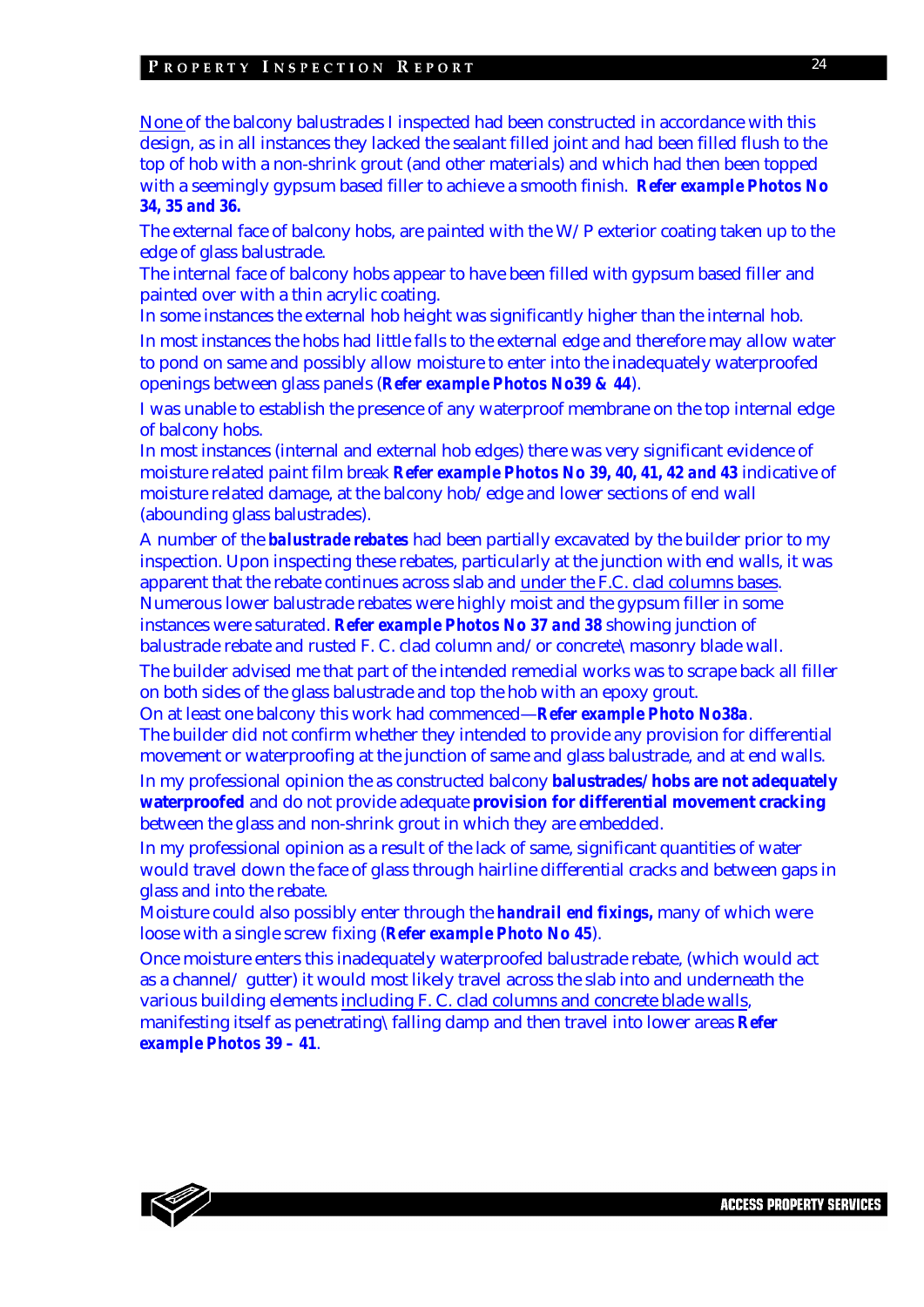#### *1.93 Typical Balcony Column Head / Base Details*

#### **Comments:**

I was unable to obtain any 'for construction' architectural details of the *F.C clad columns/ blade walls* and in particular the junction of same and balcony slabs/ soffits. I note that the contract was a Design & Construct by the builder Barclay Mowlem.

#### **Ogburn Observations & Noted Defects**;

*Photo No19* shows a reasonably typical as built *F. C. clad column head at the junction with slab soffit* (sub Penthouse level), at an external corner, with severe moisture related damage.

Architectural detail *F.D 126A* shows a *20 mm wide drip groove* formed in all balcony slab soffits, as per good building practice.

It was apparent from my inspection that the *drip grooves* which have been formed in balcony slab soffits were installed prior to the construction of the F. C. clad columns and run in underneath the F.C column heads, in contravention of good building practice. - *Refer example Photo No46* and also abut concrete blade walls.

The junction between F.C columns and concrete has been sealant filled with a sealant material similar to polyurethane and in some instances there was evidence of joint\exterior coating failure by way of differential cracking – *Refer example Photo No42.* 

*Refer example Photo No47* of a joint where the sealant has been removed and showing a bevelled concrete slab edge sloping back into same.

Beyond the provision of a sealant filled joint I saw no evidence of a *breaker bond* or a *head flashing* – *Refer example Photos No46 & 47.* 

There was some significant evidence of *rust* occurring to sawn tops of internal *steel stud framing* (of unknown protective finish) and screw fixings, most of which are concealed.

*Refer example Photos No48 & 49* showing significant moisture related damage to the external faces of said columns and which is extensive throughout.

In my professional opinion a similar inadequate waterproof flashing detail seems evident at the *base of all inspected F.C columns*, which appear to incorporate only a polyurethane sealant filled joint between bottom edge of cladding and balcony slab - *Refer example Photos No 37 and 40.* I saw no evidence of a *breaker bond* and note that polyurethane joints are not compatible with acrylic coatings as they move differently*.* 

In my professional opinion significant moisture entry is occurring into these F.C clad columns for one or all of the following reasons;

- \* drip grooves run in behind F.C clad columns (poor building practice), promoting tracking of water to heads of columns and placing significant moisture related stress on same
- \* lack of adequate column head and base flashings and waterproof detail, potentially allowing moisture entry through capillary and hydrostatic pressure
- \* lack of breaker bond between polyurethane sealant and non compatible acrylic coating, which could lead to differential hairline cracking of the exterior coating and potentially result in moisture entry

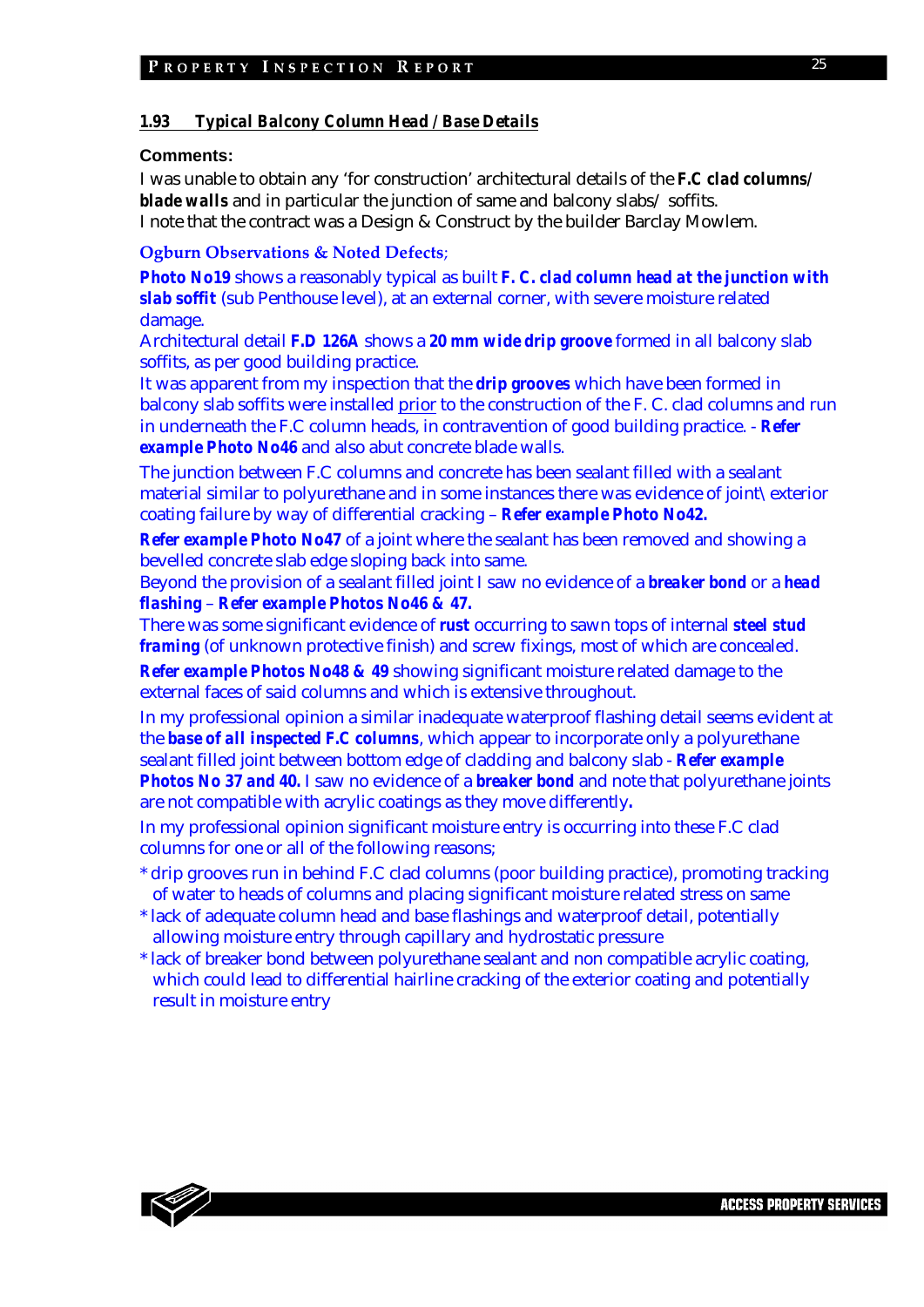#### **1.92A & 1.93A Recommendations**;

The balconies of the penthouse and sub penthouse are the most exposed in the building and it is likely that the noted long-term moisture penetration into the structure at these levels, will most likely have promoted falling damp into lower areas.

My ground level visual inspection of the **western building façade** revealed that the majority of same is suffering from similar moisture ingress and building element deterioration, as has occurred on the east elevation however the deterioration is not as advanced.

I **strongly recommend** that a more detailed survey of Western elevation be undertaken from a swinging stage as in my professional opinion similar remedial works are likely to be required on this elevation.

#### **Typical Balustrade Rebate/ Handrails**;

I **recommend** that a waterproofing detail similar to that which I have sketched under **Annexure 3** "*Suggested W/P Detail @ Typical Balcony Balustrade Rebate\Handrail*" be adopted by the builder, subject to review and agreement by a waterproof specialist. This would necessitate complete removal of all gypsum based filler across the top of hobs and exposing bear concrete.

Every attempt should be made to recess the noted angle upstands, such that their overall height does not impede the emergency *stormwater overflow function* of the gaps between the glass balustrade.

To achieve this, the external hob heights should not be higher than the internal hob height. The gap between the angle upstands and glass balustrading could be filled with a waterproof sealant that is compatible with the exterior waterproof coating.

The detail shows that a compatible waterproof membrane is to be applied to the internal hob edge and connected to what I assume is an existing MBT HLM 5000 waterproof membrane beneath the balcony tiling.

This may require partial removal of tiles and the sealant filled joint between tiles and hob. In my professional opinion it would be necessary to install a similar angle upstand where the glass balustrade\hob abut end walls and run some 20mm each side of glass.

I also **recommend** that the *handrail fixing screws* be W/P sealant filled.

**Typical F.C Clad Balcony Column Head/Base**;

I **recommend** that a waterproofing detail similar to that which I have sketched under **Annexure 3** "*F.C Balcony Column/Wall Head/Base Suggested W/P Detail*" be adopted by the builder, subject to review and agreement by a waterproof specialist.

This would necessitate *complete removal of all F.C cladding*, full perimeter of columns\walls and the installation of appropriately sized flashing angles at both the head and base of columns\walls and possibly at the junction of same and unit external walls, where they are exposed ‐ *Refer example Photo No19.*

The angles should be filled with a waterproof sealant that is compatible with the exterior waterproof coating and/or a breaker bond installed over same, prior to the application of high build external coating.

A special W/P detail (not noted on sketch) would need to be incorporated at the junction of said *head angle* and existing slab soffit *drip grooves,* which would be above same, so as to prevent drip groove water tracking across.

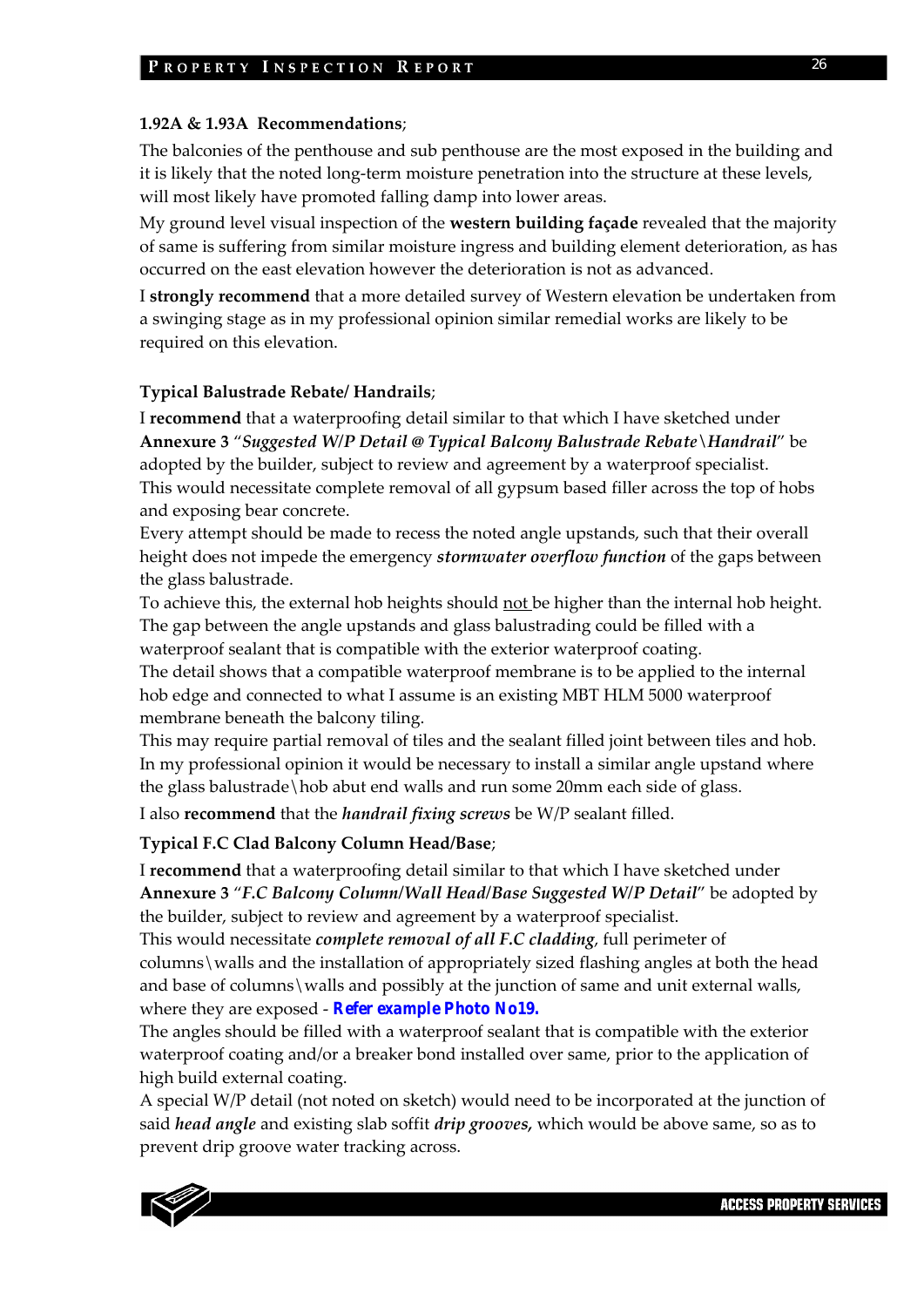The *base flashing angle upstand* would need to be significantly higher than the finished level of the balconies, so as to resist hydrostatic water pressure, with a breaker bond over a waterproof sealant filled joint.

The *joints in F.C cladding at external slab edge faces* would require special detailing (to prevent long-term moisture entry) by either incorporating a concealed flashing and/or a breaker bond over a waterproof sealant filled joint.

I **recommend** the builder confirm the type of *protective finish* that has been applied to the F.C column steel stud framing, as they might be Zinc finished and therefore not suitable for exterior use.

I **recommend** that subject to above suitability confirmation, all significantly F.C column rusted components, including stud framing and screw fixings be replaced with a rust resistant type and that mildly rusted components are rust paint treated.

## **1.94 Miscellaneous Eastern External Façade;**

## **Ogburn Observations & Noted Defects**;

**1.95** *High build external protective paint finish;* I 'm not expert in commenting on protective exterior paint finishes however I **recommend** that upon removal of all defective paint film, patching and allowing all damp building elements to fully dry out and prior to the application of any new exterior coating, that an independent paint expert be engaged to provide recommendations as to the specification, scope and extent of all painting works.

## **1.96** *Lower eastern central facade; Refer Photo No 50* showing evidence of *moisture related paint film bubbling* on a lower external concrete column.

*Refer Photos No50 & 51* showing lack of external storm moulds and/or sealant filling between the window frame and adjoining concrete column.

In my professional opinion moisture entry has most likely occurred due to water entry at a high level, possibly above balconies and/or due to the lack of adequate whether ceiling between the noted window frame and concrete column.

*Refer Photo No 51* of a lower level exposed balcony division wall, showing differential movement cracking at the junction of masonry and concrete column, where in my professional opinion rainwater is entering and causing damp related damage to the exterior paint film beneath .

## **1.96 Recommendations**;

I **recommend** that all defective paint film be removed and the sources moisture entry above be identified and rectified. The damp substrate should be allowed to dry out prior to any repainting.

I **recommend** that all window frame perimeter gaps be sealant filled so as to prevent moisture entry.

I **recommend** that and adequate waterproof expansion joint be installed atop noted balcony division wall and that a breaker bond be installed over the top of same prior to the application of exterior coating.

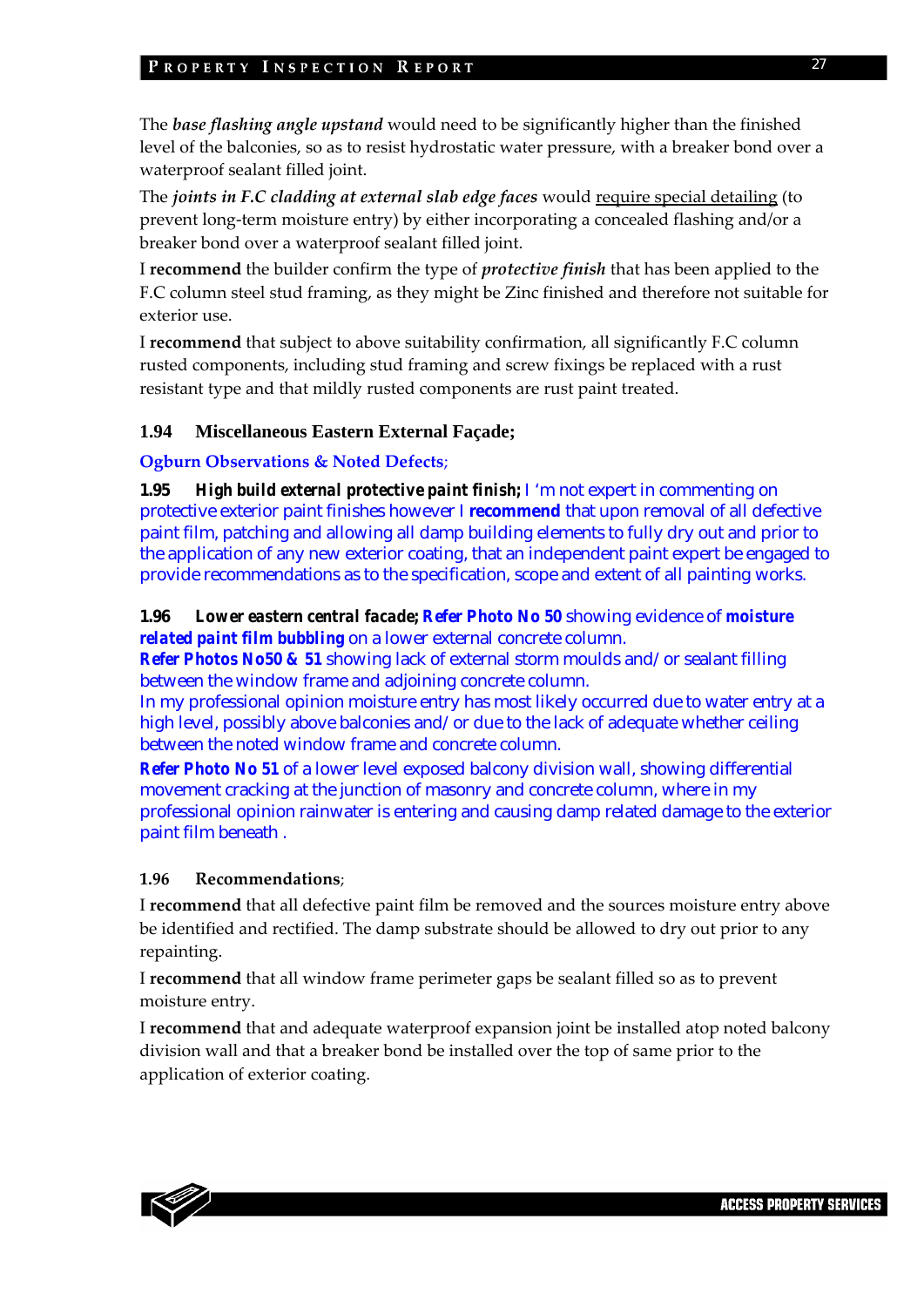

**Photo No35** 





filled no flashing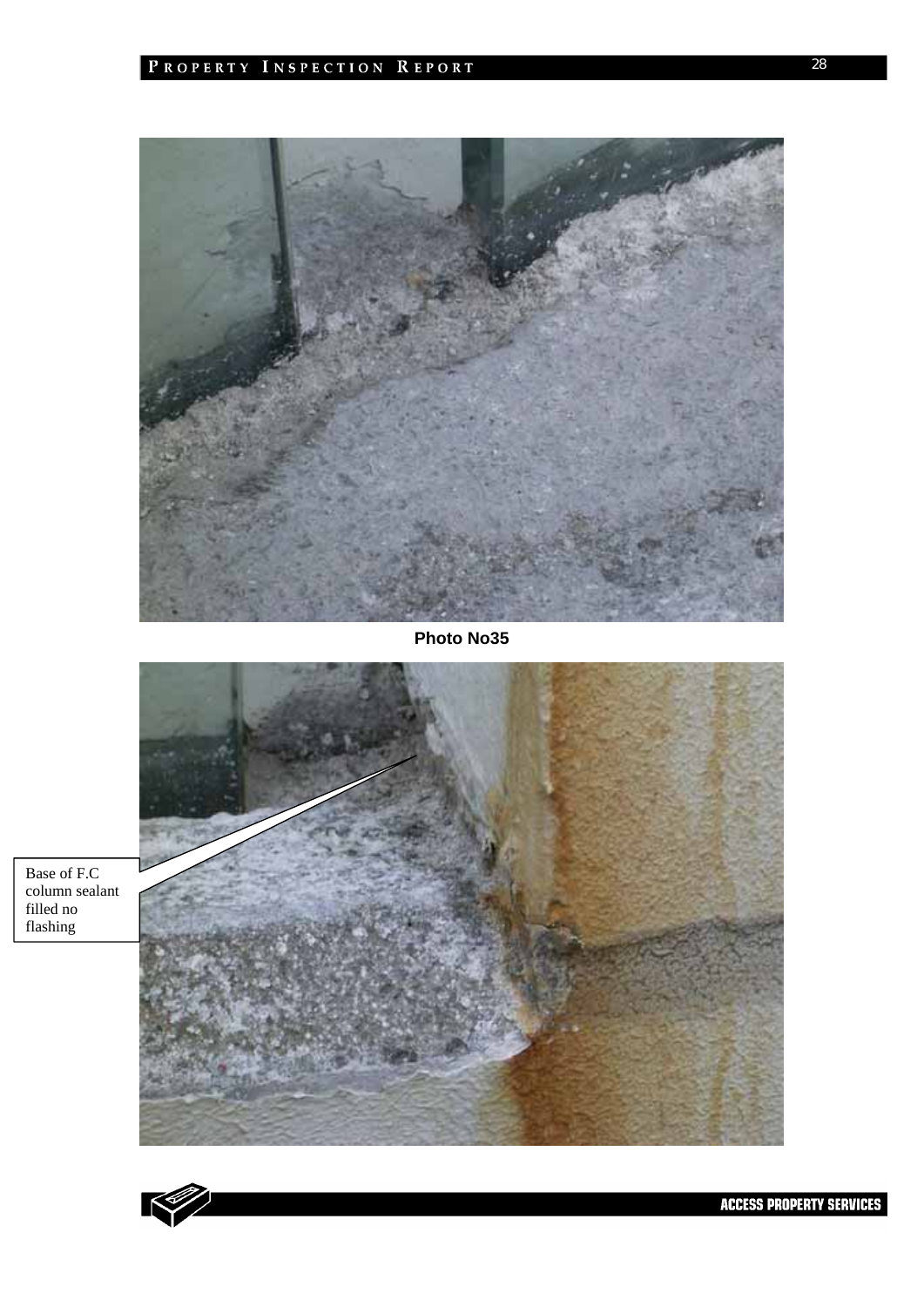## PROPERTY INSPECTION REPORT

New epoxy filler hard up to glass balustrade and end wall

## **Photo No38a**





**ACCESS PROPERTY SERVICES**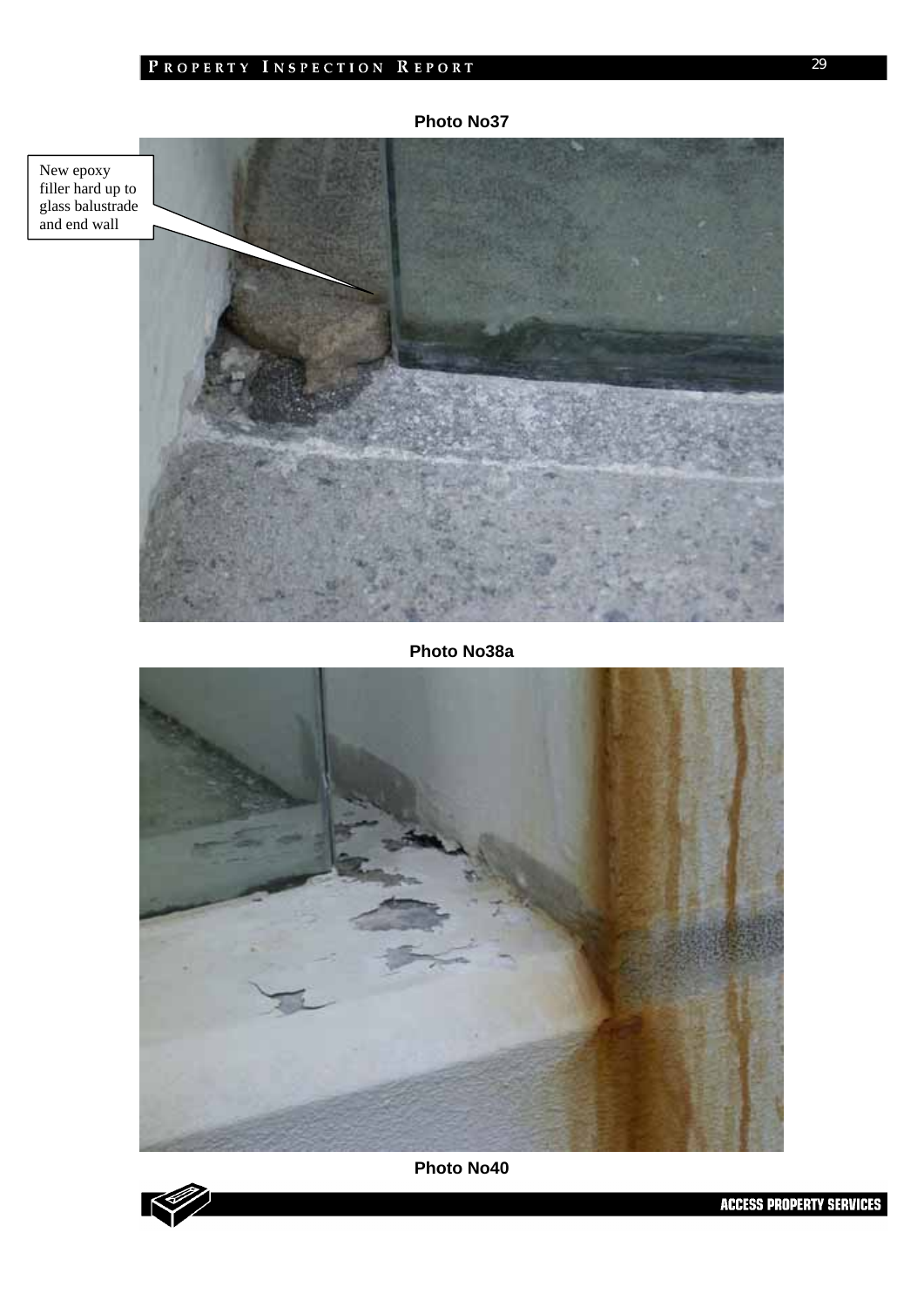

**Photo No41** 



filled joint of external F.C cladding (no breaker bond between sealant & external coating)

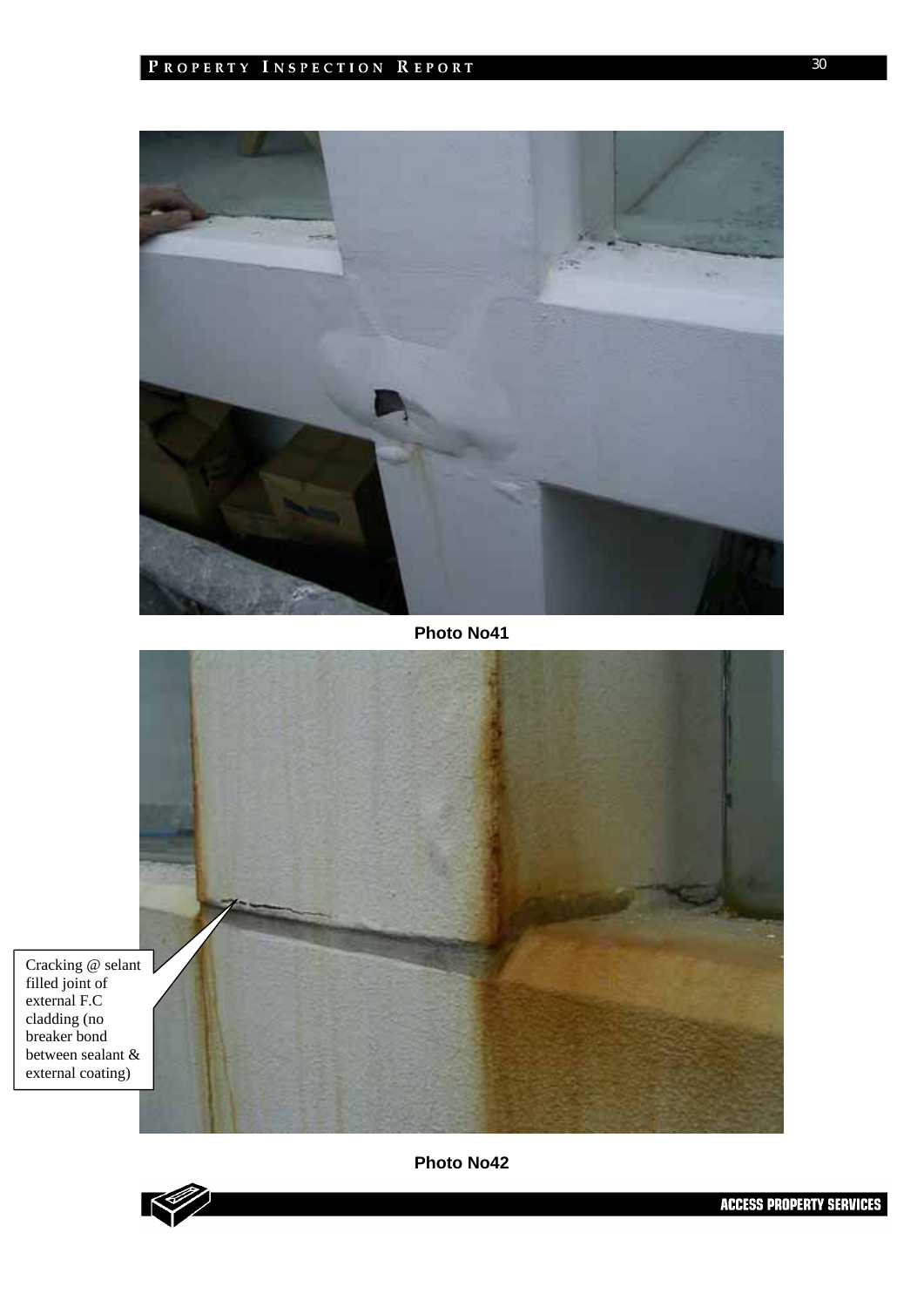



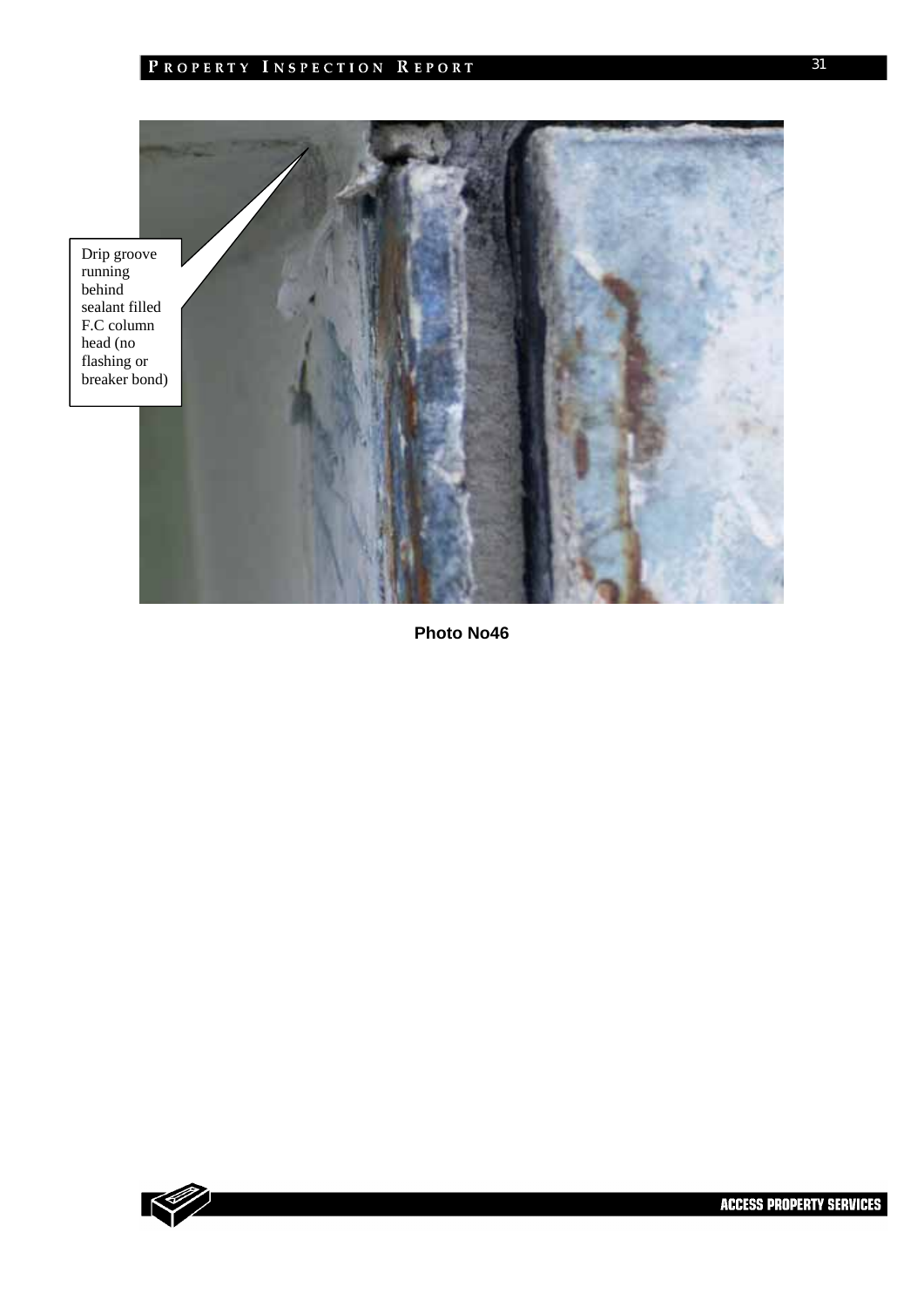

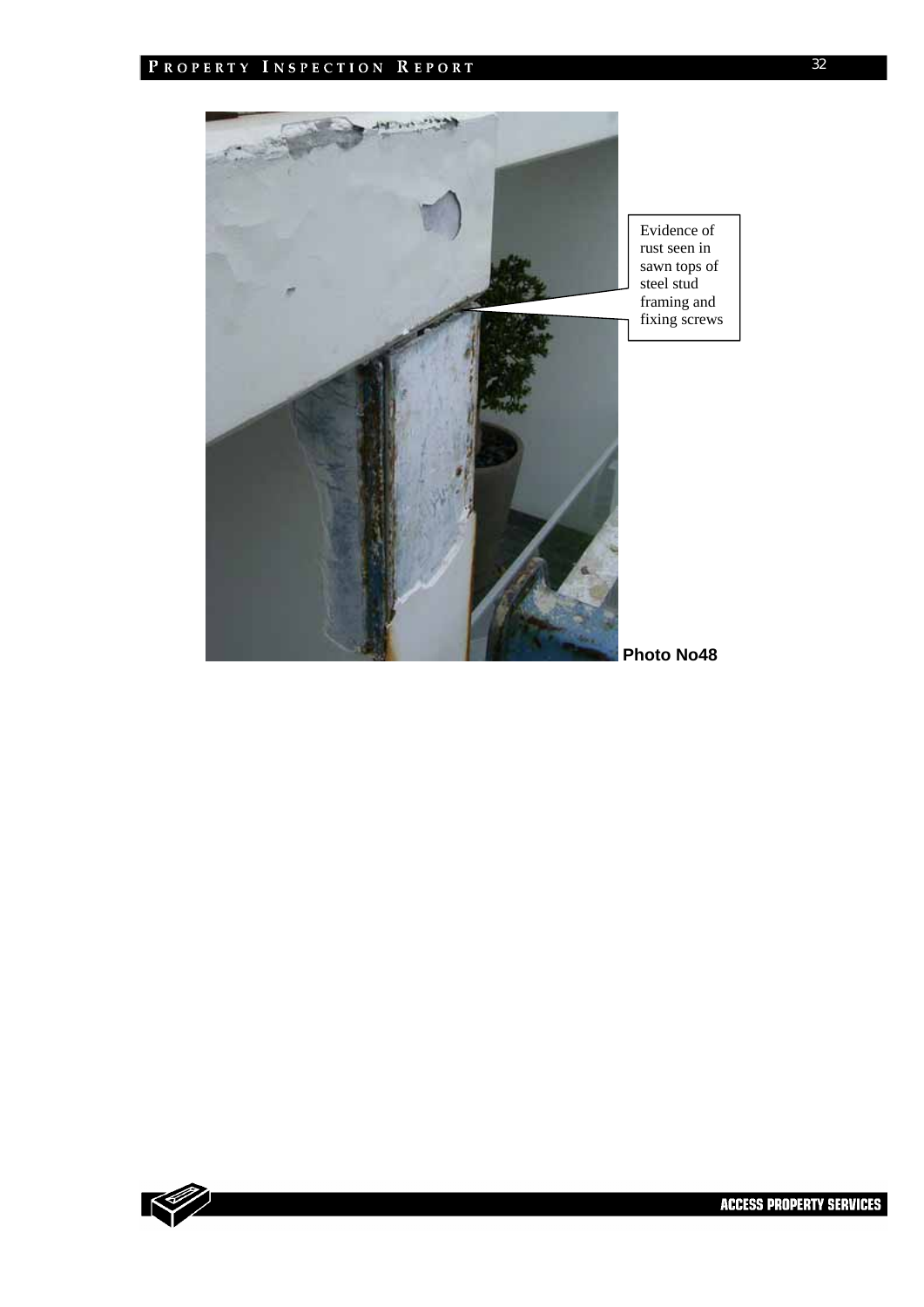

![](_page_32_Picture_3.jpeg)